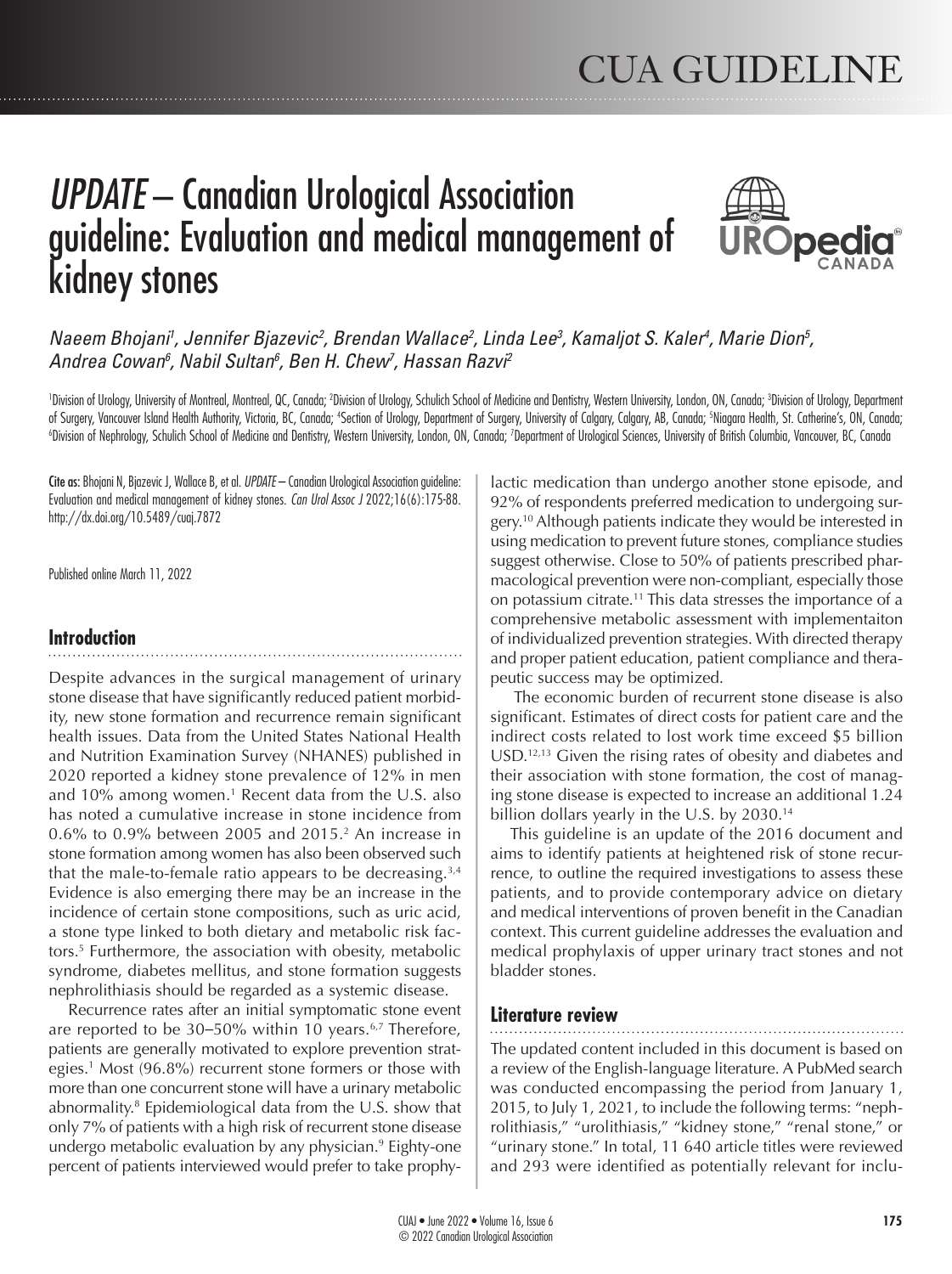sion in the literature assessment for this guideline update. Management recommendations were modified if needed based on the most current literature since the last guideline was published in 2016. Studies were evaluated and recommendations made based on Oxford levels of evidence and grades of recommendation as per the CUA Guidelines Committee's directive.15

# **Indications for metabolic evaluation**

**Recommendation: Basic metabolic screening should include a urinalysis, with or without a urine culture, serum elec**trolytes (Na, K, HCO<sub>3</sub>), calcium, creatinine, and a stone **analysis when available** *(Level of evidence [LE] 4, Grade C recommendation).*

A first-time stone former, without any identifiable risk factors for recurrent stone formation, should undergo a limited metabolic screen to rule out potential systemic disorders such as hyperparathyroidism and renal dysfunction.

#### **Recommendation: An in-depth metabolic evaluation is recommended in patients with risk factors for recurrent stone disease** *(LE 3, Grade C recommendation).*

An in-depth metabolic investigation may be considered for *any* patient who is motivated and interested in completing metabolic testing. There are, however, patient populations with clearly known risk factors where an in-depth metabolic investigation is recommended:16-23

- Children  $\left($  <18 years of age)
- Bilateral or multiple stones
- - Recurrent stones (≥2 kidney stone episodes)
- Non-calcium stones (e.g., uric acid, cystine)
- Pure calcium phosphate stones
- Any complicated stone episode that resulted in a severe (if even temporary) acute kidney injury, sepsis, hospitalization, or complicated hospital admission
- Any stone requiring percutaneous nephrolithotomy treatment
- Stones in the setting of a solitary (anatomical or functional) kidney
- Patients with renal insufficiency
- History of systemic disease that increases the risk of kidney stones (e.g., gout, osteoporosis, inflammatory bowel disorders, hyperparathyroidism, renal tubular acidosis, sarcoidosis, diabetes mellitus/metabolic syndrome)
- Occupation where public safety is at risk (e.g., pilots, air traffic controller, police officer, military personnel, firemen)
- Family history of kidney stones

Struvite stones typically form in the setting of recurrent urinary infection, anatomical anomalies, and foreign bodies but occasionally are associated with metabolic abnormalities. Metabolic evaluation maybe considered in these patients, although the prevention focus should be on addressing the risks mentioned with periodic imaging surveillance if risk factors are not modifiable. The urease inhibitor acetohydroxamic acid (AHA) has been used with limited success and with significant side effects.<sup>24-26</sup> This agent is not currently available in Canada.

#### In-depth evaluation

For those patients where an in-depth evaluation is indicated, the workup should include serum and 24-hour urine tests, as well as a thorough dietary history. These tests should include: 1. Serum:

- Creatinine, sodium, potassium, calcium, albumin, uric acid, and bicarbonate
- Parathyroid hormone (PTH) level if high or highnormal serum calcium, or if idiopathic hypercalciuria with normocalcemia
- Vitamin D level if PTH is elevated to rule out secondary hyperparathyroidism
- 2. 24-hour urine collection:
	- Volume, creatinine, calcium, sodium, potassium, oxalate, citrate, uric acid, magnesium
	- Cystine if known or suspected cystine stone
- 3. Spot urine:
	- Urinalysis with urine pH

Previously, it was suggested that PTH testing was only required if serum calcium was elevated.<sup>27</sup> However, more recent data suggest that normocalcemic hyperparathyroidism is an important clinical variant that is associated with a high prevalence of nephrolithiasis.<sup>28</sup> Screening for primary hyperparathyroidism in a tertiary stone clinic demonstrated a prevalence of 7.1%, with 71.7% of those cases having high-normal serum calcium.<sup>29</sup> Therefore, we recommend serum PTH if the patient has a high or high-normal serum calcium or in patients with idiopathic hypercalciuria and normocalcemia.

Vitamin D deficiency is common in North American populations and new and evolving data has emerged regarding the impact of vitamin D on stone disease (see *Vitamin D* section below). Based on this evidence, we recommend that serum vitamin D be measured (if available in your health region) when a patient has an elevated PTH in order to rule out secondary hyperparathyroidism.

# Number of 24-hour urine collections

**Recommendation: Two 24-hour urine collections are preferred when possible but should be balanced by the practicality and importance of obtaining at least one collection** *(LE 3, Grade C recommendation).*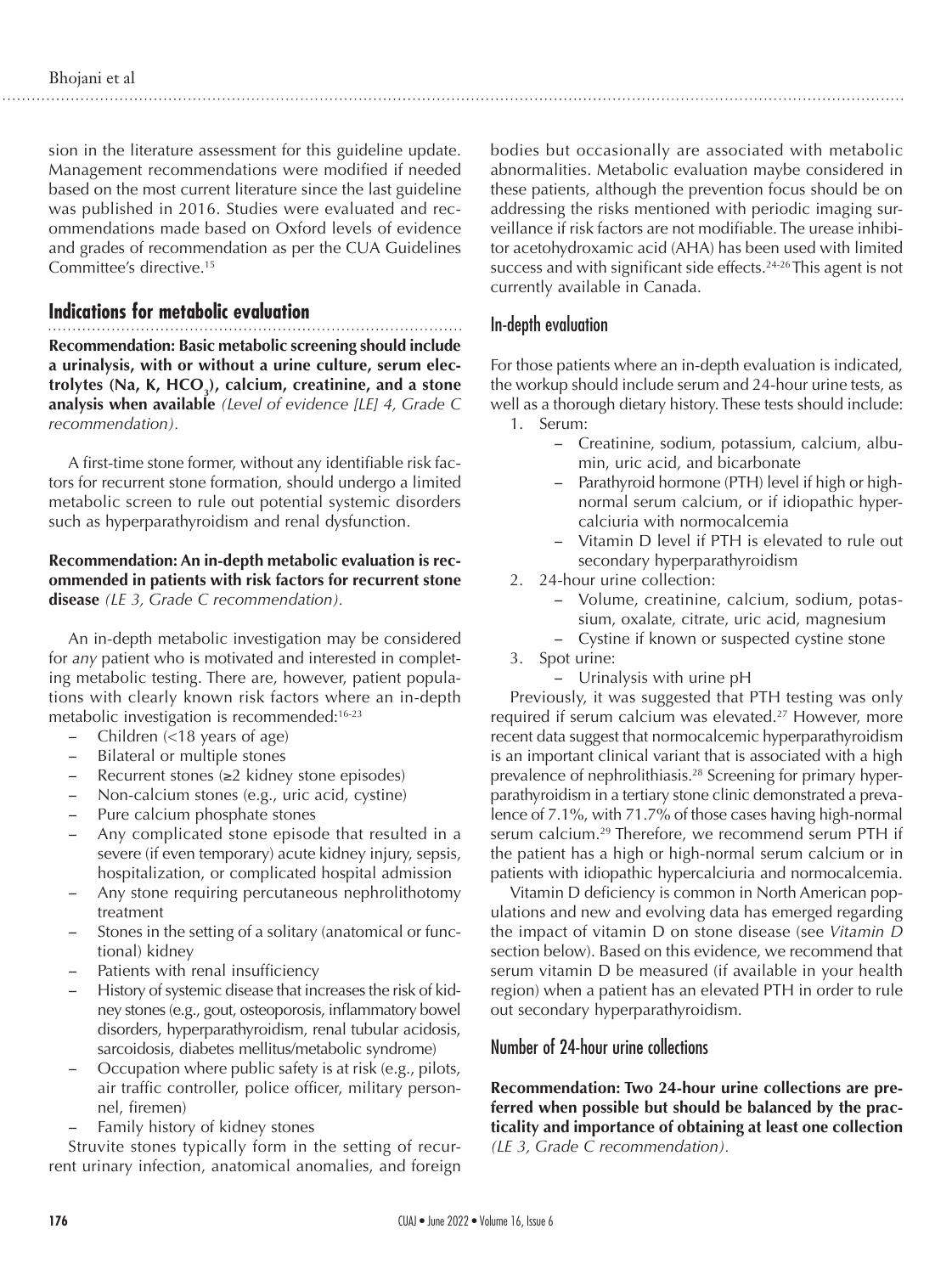There is some controversy regarding the number of 24-hour urine collections that are necessary in order to investigate patients.30,31 Data suggest that 47.6% of patients had their clinical management changed by an abnormality identified only when two samples were collected.32,33 Close to 25% of patients will have a 50% variation in at least one urinary parameter, and 25% of patients will have a 20% difference in three urine parameters.<sup>34</sup> As such, it is currently recommended that two 24-hour urine collections be obtained. The benefit of two collections should be balanced, however, by the practicality and importance of obtaining at least one collection.

#### Importance of stone analysis

**Recommendation: Stones collected by patients or removed at the time of surgical intervention should be submitted for analysis** *(LE 3, Grade C recommendation).* 

Identification of stone composition will aid in determining prevention and directing surgical options for future stones. Furthermore, identification of struvite, ammonium urate, uric acid, calcium phosphate, or cystine stones would alter the indication for in-depth metabolic evaluation. If a patient continues to form new stones, a repeat stone analysis should be performed, as this may change management. Stone composition changed in 21.2% of patients over time.<sup>35</sup>

Reports have demonstrated a strong correlation between pure stone composition and metabolic abnormalities.<sup>36</sup> Specifically, hypercalciuria was associated with brushite and calcium oxalate dihydrate stones, whereas hyperoxaluria was found most commonly in calcium oxalate monohydrate stone formers.37 In addition, apatite stones were correlated with both hypercalciuria and hypocitraturia, and uric acid stones were found in patients with low urinary pH.36 Stone composition may be a useful tool to help guide empiric medical therapy for patients who are unable or unwilling to perform an in-depth medical evaluation.<sup>37</sup>

#### **General dietary measures**

**Recommendation: When possible, specific dietary assessments and recommendations should be made with the involvement of a registered dietician** *(LE 3, Grade C recommendation).*

General dietary and fluid intake advice has been shown to be effective in reducing stone recurrence rates and is warranted for even the first-time stone former without identifiable risk factors. The "stone clinic effect" has shown that counselling on appropriate fluid intake and dietary excesses can significantly reduce stone recurrence.38

The involvement of a registered dietician, if available, in the counselling of patients with recurrent renal stones should be incorporated into the management of these patients. Assessment with a registered dietician is strongly suggested where there is a history of compromised nutritional status, complex medical situations, or patients who need assistance implementing dietary recommendations.<sup>39,40</sup> Evidence suggests that patients who received specific dietary recommendations based on a comprehensive evaluation had fewer stone recurrences over three years than those who only received general dietary advice.<sup>41</sup>

#### Fluid intake

**Recommendation: All stone formers should be counselled to achieve a daily urine output of 2.5 liters** *(LE 2, Grade B recommendation).*

Adequate fluid intake to produce a urine output of 2.5 L daily has been shown to reduce the risk of stone formation by 60–80% in several meta-analyses.<sup>42-46</sup> Conversely, studies have shown that poor fluid intake increases lithogenic risk, particularly with 1.4 L of urine or less. $45,47.49$  Adequate fluid intake in the form of water is suggested as the first-line treatment to prevent stones, with each 200 mL increase in fluid intake reducing the risk of stones by  $13\%$ .<sup>50</sup>

Other fluids, including orange juice, caffeinated beverages (or caffeine alone), coffee, wine, and beer may have a protective effect against stone formation that must be weighed against other potential health effects.<sup>51-54</sup> The consumption of low-calorie orange juice has been shown to have a protective effect by increasing urinary citrate levels.<sup>55</sup> Additionally, sugar-sweetened non-colas and colas may increase the risk of stone formation.52 Milk does not increase the risk of stones unless consumed in excess. Lastly, no conclusive evidence exists regarding the specific properties of water (e.g., water hardness) and lithogenic risk.<sup>48</sup>

Recent studies assessing smart technology, including smart water bottles and associated digital applications, have shown the accuracy of these technologies to measure fluid intake; however, the impact on urine output may be similar to counselling.<sup>56-58</sup> A systematic review showed that most interventions can improve fluid intake by approximately 500 mL, with the most effective strategies being instruction and self-monitoring using urine dipstick or 24-hour urine volume.59

Counselling regarding fluid intake should clearly state the risk reduction associated with increased fluid intake; explore barriers to fluid consumption, such as occupational barriers, taste factors related to water; and urinary voiding difficulties, such as overactive bladder and bladder outlet obstruction.<sup>60,61</sup> Practical ways to increase fluid intake include drinking at set times during the day and hourly during working hours, maintaining a water bottle in all places where significant time is spent, and eating foods higher in water content, such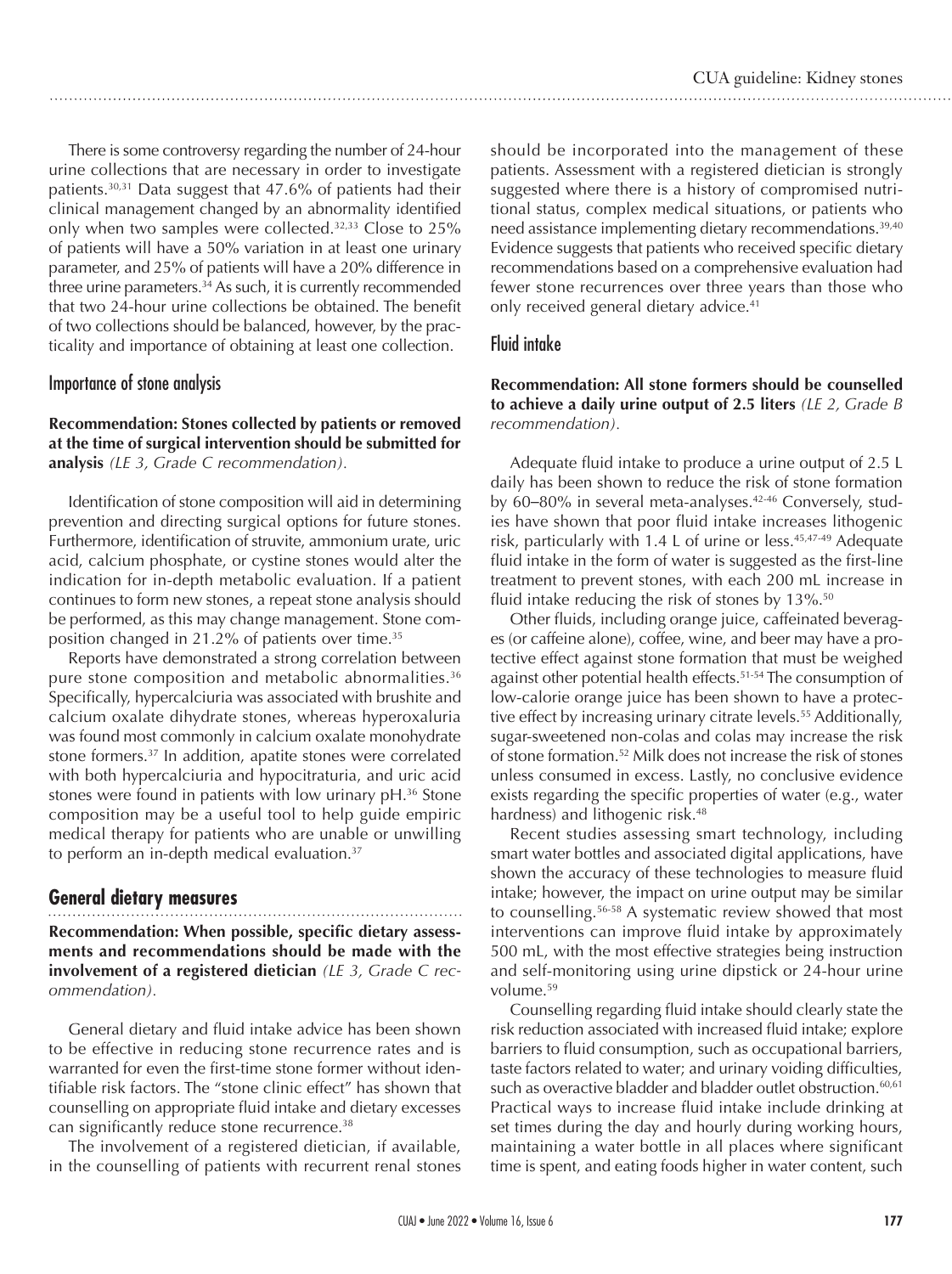as fruits and vegetables.<sup>61</sup> Caution should be exercised when counselling patients with congestive heart failure or chronic renal insufficiency.

#### **Calcium**

**Recommendation: The goal for dietary calcium intake should be 1000–1200 mg/day, and if calcium supplementation is required, it should be taken at mealtimes** *(LE 3, Grade B recommendation).*

A public misconception persists that stone formers should restrict calcium in their diet. On the contrary, multiple large, prospective cohort studies have demonstrated higher dietary intakes of calcium are correlated with a lower risk of stone formation in both men and women.46,62-64 Previous studies examining the effect of calcium supplementation on stone risk have shown conflicting results, with one study demonstrating a slightly increased risk in stone formation<sup>63</sup> and another study showing no change in risk.<sup>47</sup> The difference in these findings may be attributed to the timing of the calcium supplement administration, since calcium not consumed at mealtimes in one study may have decreased its ability to chelate oxalate.<sup>64</sup>

The recommended daily intake of calcium is 1000–1200 mg separated into two doses and ideally with meals. Calcium would preferably be obtained through diet, as some studies suggest supplementation may also increase cardiovascular risk.65 Where supplementation is required, it should be taken with meals, as this results in the greatest oxalate sequestration and is not associated with an increased risk of hypercalciuria.<sup>65</sup>

#### Vitamin D and bone health

#### **Recommendations:**

- In calcium stone formers with vitamin D deficien**cy, repletion is appropriate; however, monitoring of vitamin D levels and hypercalciuria on repeat testing is necessary** *(LE 2–3, Grade C recommendation).*
- • **Consider bone mineral density (BMD) testing in calcium stone formers with evidence of hypercalciuria and/or distal renal tubular acidosis** (dRTA) *(LE 2–3, Grade C recommendation).*
- **Treatment of calcium stone formers with either a thiazide diuretic, alkali citrate, or ideally both has been shown to reduce stone recurrence risk and increase BMD and should be considered in patients with documented low BMD** *(LE 2–3, Grade C recommendation).*

Vitamin D deficiency is common among stone formers in northern latitudes, with 80.2% of patients in a Canadian metabolic stone clinic having vitamin D insufficiency.<sup>66-68</sup> Patients with low vitamin D levels have been shown to have an increased number of metabolic abnormalities, specifically, secondary hyperparathyroidism, which was found in 26% of a Canadian cohort.<sup>67</sup> Studies examining serum vitamin D levels and urinary calcium excretion are conflicting. Some studies noted an association between higher vitamin D levels and hypercalciuria,<sup>66,69</sup> whereas others have failed to find a relationship between vitamin D and hypercalciuria<sup>70</sup> or stone reccurrence.71

The impact of vitamin D supplementation on hypercalciuria and stone risk is unclear. The largest study to date examining the effect of vitamin D in the general population evaluated over 200 000 men and women and found no association between vitamin D intake and urolithiasis.72 Similarly, a meta-analysis of 10 randomized controlled trials of vitamin D supplementation including 2010 participants showed no increased incidence of kidney stones.<sup>73</sup> Several other large studies have shown an increased risk of stone formation with vitamin D supplementation; however, these studies were confounded by the co-administration of calcium supplementation.74-76

Previous studies in stone formers with vitamin D deficiency have found mixed effects of vitamin D repletion on urinary calcium excretion. Two prospective cohort studies of vitamin D supplementation in patients with vitamin D deficiency did not show an increase in mean calcium excretion.<sup>66,77</sup> A recent randomized trial showed no effect of vitamin D administration on urinary calcium excretion or the supersaturation of calcium oxalate or calcium phosphate crystals.78

Although we do not recommend routinely testing vitamin D levels (see *Metabolic evaluation* above), chronic depletion of vitamin D may lead to secondary hyperparathyroidism, thereby increasing the risk of bone loss and recurrent stones. Consequently, vitamin D levels should be measured in the settings of an elevated PTH level in order to rule out secondary hyperparathyroidism. Repletion of vitamin D in stone formers is appropriate with followup monitoring for vitamin D response and the development of hypercalciuria.

The association between low BMD and calcium nephrolithiasis has been well-investigated. Several studies have demonstrated that calcium stone disease correlates with low BMD, with a higher risk corresponding with increasing levels of hypercalciuria.79-82 Furthermore, the prevalence of osteopenia or osteoporosis is higher in stone formers with concomitant vitamin D deficiency.80 Chronic metabolic acidosis in patients with complete dRTA increases bone resorption and places these patients at very high risk of low BMD; one series demonstrated rates of osteopenia and osteoporosis as high as  $43\%$  and  $21\%$ , respectively.<sup>83</sup> Multiple studies have shown an increased risk of fractures in patients with urolithiasis (hazard ratio [HR] 1.13*–*2.32).84,85

Dietary recommendations for stone reduction, including a low-sodium and normal-calcium diet, have also been shown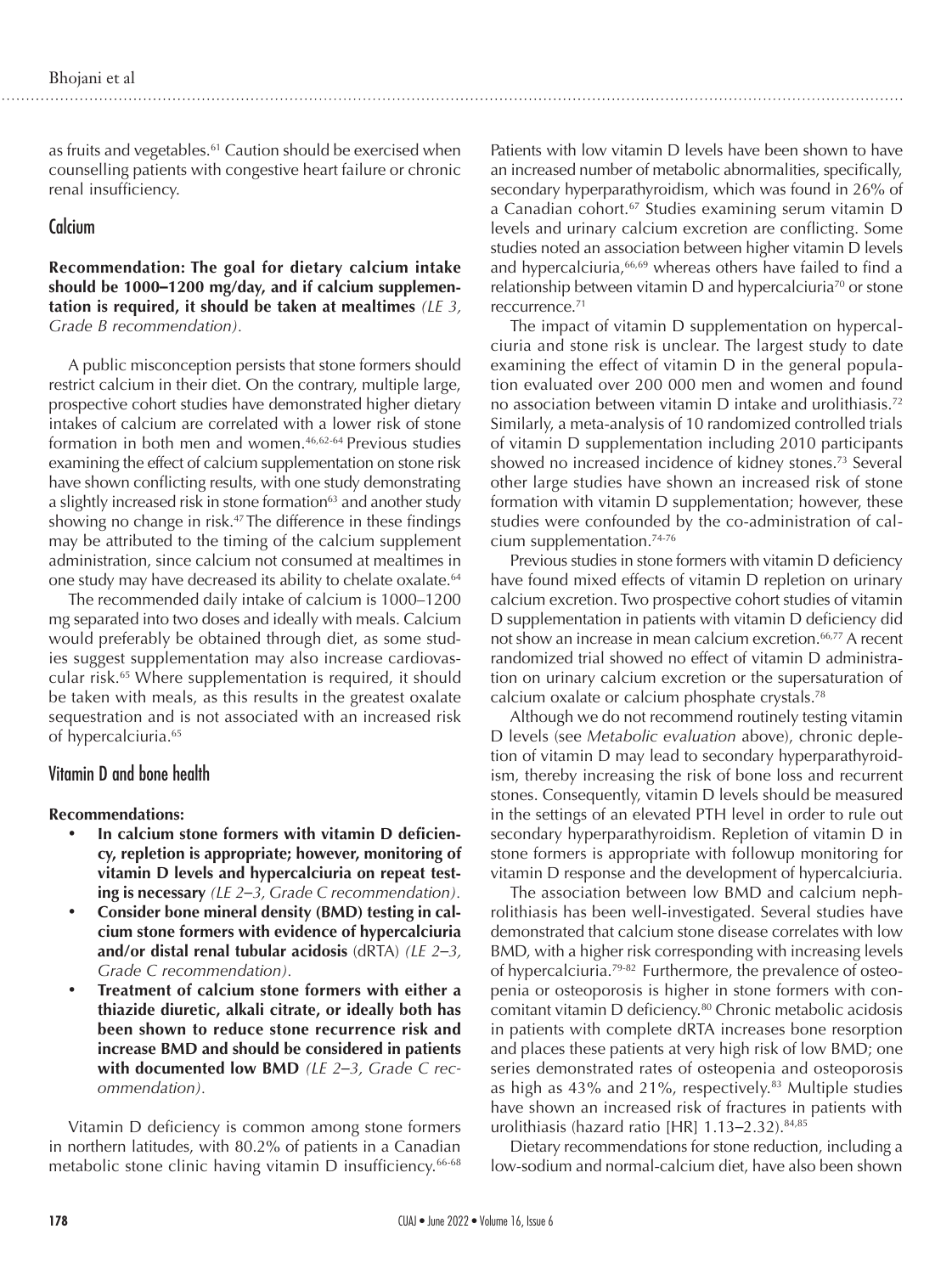to improve BMD.<sup>86</sup> Thiazide diuretics also reduce urinary calcium levels, decrease stone recurrence,<sup>86</sup> improve BMD in stone formers<sup>85,87,88</sup> and reduce the risk of hip fractures.<sup>89</sup> In addition, alkali citrate therapy has a positive effect on both stone recurrence and bone health by reducing bone resorption and buffering acid production. Treatment with potassium citrate monotherapy effectively increases BMD in calcium stone formers and is effective in patients with dRTA.<sup>87,90,91</sup> Several studies have examined combination therapy with both thiazides and potassium citrate and found significant improvements in both BMD and stone recurrence.87,92 While more prospective studies are required, combination therapy may be more effective than either monotherapy. Bisphosphate therapy has also been shown to be safe and effective in increasing BMD in patients with urinary stones.<sup>86</sup>

# Animal protein

**Recommendation: Patients with recurrent calcium or uric acid stones should moderate their animal protein intake and avoid purine-rich foods** *(LE 2–3, Grade C recommendation).*

In some populations, high animal protein is associated with a slight increase in the risk of nephrolithiasis.<sup>63</sup> A large, prospective cohort study of men showed that dietary protein consumption was directly associated with the risk of stone formation (relative risk  $[RR]$  1.33).<sup>62</sup> Similarly, idiopathic calcium stone formers have been noted to have an increased consumption of protein (animal and vegetable) and purine-rich foods compared to non-stone formers, resulting in elevated urinary oxalate and calcium, and lower levels of urinary citrate.<sup>93</sup>

However, other studies have failed to find a strong correlation between animal protein intake and the risk of nephrolithiasis.47,48,94 Regardless, diets high in animal protein are associated with increased uric acid excretion and decreased urinary citrate and pH levels, predisposing these individuals to uric acid nephrolithiasis.<sup>95</sup> A vegetarian diet has been demonstrated to reduce the risk of uric acid crystallization by 93% compared to a typical Western diet.<sup>96</sup>

# Sodium

**Recommendation: Patients with recurrent calcium nephrolithiasis should limit their sodium intake to 1500 mg daily and not exceed 2300 mg daily** *(LE 1–2, Grade B recommendation).*

Dietary sodium excess is associated with hypercalciuria, $97$ and high urinary sodium levels increase calcium excretion and decrease urinary citrate.<sup>35,38</sup> High sodium intake was associated with up to 61% increase in stone risk in a large, prospective cohort of women.<sup>47</sup> Furthermore, reduction in dietary sodium can improve urinary parameters and decrease stone recurrence. In a randomized trial of hypercalciuric calcium stone formers, a low-sodium diet resulted in lower urinary sodium, calcium, and oxalate, and resulted in normalization of urine calcium excretion for one-third of patients.98 An additional randomized trial demonstrated that a low-sodium and animal protein diet resulted in fewer stone recurrences compared with a low-calcium diet.<sup>99</sup>

# Fruits and vegetables

**Recommendation: A diet high in fiber, fruits, and vegetables may offer a small protective effect against stone formation** *(LE 2–3, Grade C recommendation).*

Low dietary intake of fiber, fruit, and vegetables increases the risk of kidney stones in women.<sup>100</sup> In stone forming patients with hypocitraturia, introducing these foods resulted in increased excretion of citrate, potassium, and magnesium, and a reduction in the supersaturation of calcium oxalate and calcium phosphate crystals.<sup>101</sup>

# Vitamin C

**Recommendation: Vitamin C supplementation of more than 1000 mg daily is not recommended due to the associated risk of hyperoxaluria and nephrolithiasis** *(LE 2–3, Grade C recommendation).*

It is theorized that the excess vitamin C is converted to oxalate and may increase stone risk. In population-based studies, intake of over 1000 mg of vitamin C daily caused a slight increase in the risk of nephrolithiasis.<sup>63</sup> Vitamin C supplementation of 1*–*2 g was associated with increased urinary oxalate in stone forming patients.<sup>102,103</sup>

# Metabolic syndrome

**Recommendation: Stone disease highly correlates with obesity, diabetes, and metabolic syndrome; patients should be counselled that proper management of these conditions may reduce their future stone risk** *(LE 2–3, Grade D recommendation).*

Patients with one or more features of metabolic syndrome have significantly increased risks of heart disease, myocardial infarction, angina, and coronary bypass.104 Stone disease is also linked to metabolic syndrome, where patients with metabolic syndrome have 2.13 times increased odds of developing stones.105 In addition, the risk of stone disease increases with the number of metabolic syndrome traits present.<sup>105</sup>

Patients with metabolic syndrome and stones should be counselled to adopt healthier lifestyles, including dietary practices that promote low sodium intake and consumption of fresh fruit and vegetables. The Dietary Approaches to Stop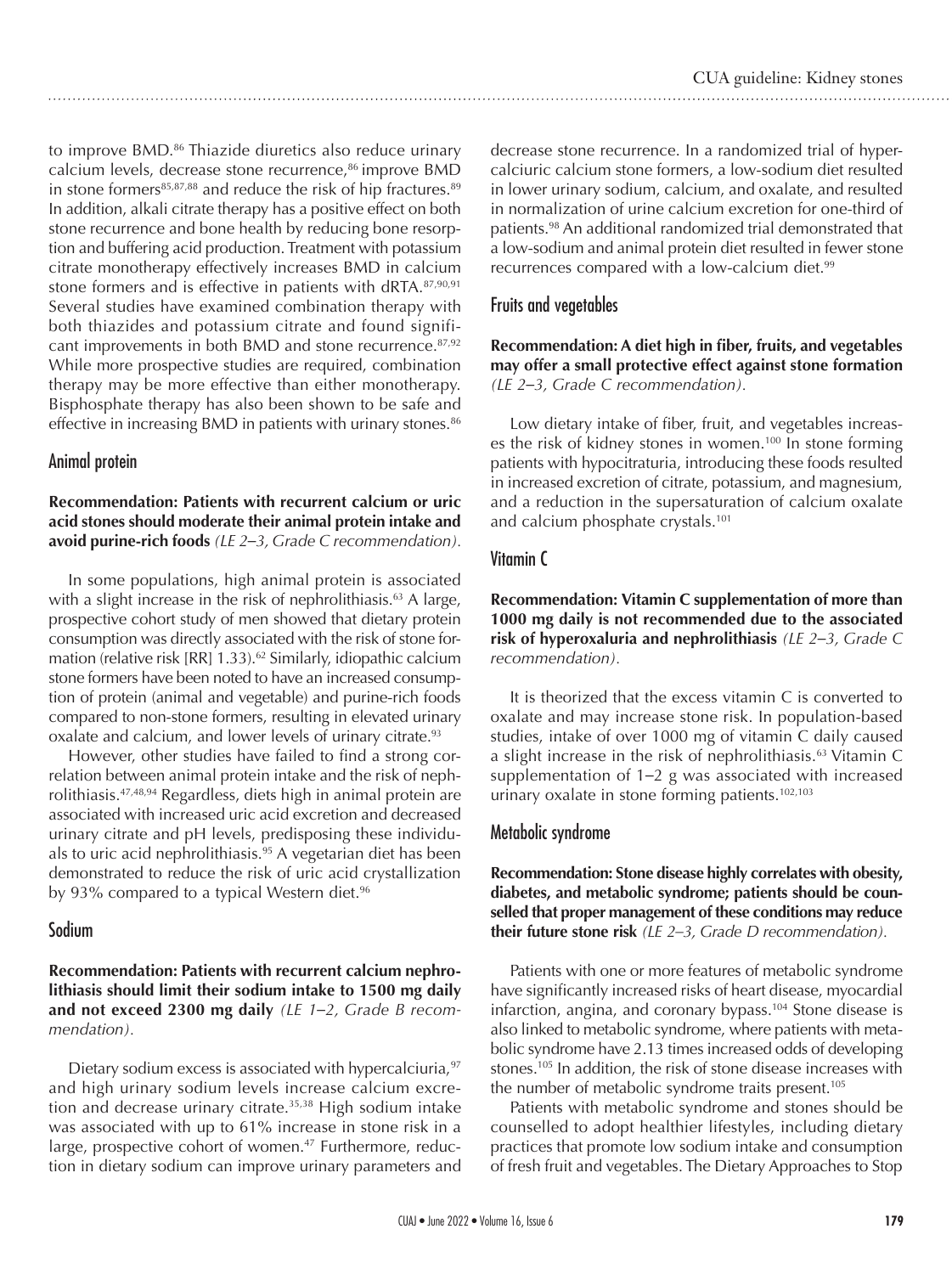Hypertension (DASH) diet has been shown to be effective in reducing cardiovascular risks, as well kidney stone recurrence in three large epidemiological studies.<sup>106</sup>

Obesity and diabetes have been shown to be independent risk factors for stone formation, likely secondary to the development of acidic urine promoting uric acid crystal formation.107-110 The underlying insulin resistance in these patients leads to impaired glutamine metabolism, ammonia production, and ammonium excretion. This results in unbuffered hydrogen ions and a lowering of the urinary pH.<sup>111</sup> Recent evidence suggests pioglitazone, a thiazolidinedione used in the treatment of type 2 diabetes, can reduce insulin resistance, leading to increases in ammonium excretion and more alkaline urinary pH values, which may be protective against stone disease.<sup>112</sup>

#### **Oxalate**

#### **Recommendations:**

- Patients with hyperoxaluria should minimize their **intake of high-oxalate foods. Vitamin B6 supplementation can be considered to lower urinary oxalate levels when dietary modification has been unsuccessful** *(LE 2–3, Grade C recommendation).*
- In patients with enteric hyperoxaluria, elemental **calcium or calcium citrate should be given with meals to bind with dietary oxalate to reduce its intestinal absorption** *(LE 2–3, Grade C recommendation).*

Hyperoxaluria can result from dietary, enteric, or idiopathic causes and is associated with an increased risk of calcium oxalate stone formation.113 Treatment of dietary and idiopathic hyperoxaluria with a low-oxalate diet has shown mixed results. Most studies have demonstrated that a low-oxalate diet reduces urinary oxalate levels; however, this did not consistently result in a decrease in calcium oxalate crystal supersaturation.<sup>114,115</sup> Multiple studies, including several prospective cohort studies and a randomized controlled trial, have shown that vitamin B6 or pyridoxine supplementation (25 mg daily) are effective in reducing urinary oxalate levels.<sup>116</sup>

Enteric hyperoxaluria is due primarily to the malabsorption of intestinal fats in the ileum. This condition is most frequently found in patients with inflammatory bowel disease with small bowel involvement, short gut syndrome, and after bariatric surgery (not including restrictive bariatric procedures, such as vertical banded gastroplasty and sleeve gastrectomy).<sup>117</sup> The intestinal fatty acids that are not absorbed cause saponification of calcium and magnesium in the intestinal lumen, leading to a decreased amount of calcium available to bind dietary oxalate.117 This results in increased availability and absorption of oxalate and hyperoxaluria. As these conditions are often associated with diarrhea, typical laboratory findings include low urine volume and pH, hypocitraturia, hypercalciuria (unique to malab-

sorptive disease), and hyperoxaluria.<sup>117</sup> Treatment includes reduction of dietary oxalate, increased fluid intake, and calcium consumption.118 The calcium can be elemental calcium or calcium citrate, as this will help correct the hypocitraturia and low urinary pH as well. Importantly, the calcium should be taken with meals for it to bind to the dietary oxalate.<sup>118</sup>

# **Pediatric stone disease**

**Recommendation: All children with stone disease should undergo an in-depth medical evaluation and may benefit from a multidisciplinary approach with urology and nephrology** *(LE 3, Grade D recommendation).*

While pediatric stone disease is uncommon, with 59.5 cases per 100 000 person-years in the  $U.S.,<sup>119</sup>$  the incidence is increasing in many developed countries.<sup>120</sup> The recurrence rate is high, with 50% of patients forming a recurrent stone within three years of the index stone.<sup>121</sup> Dietary factors, such as sodium and purine intake, low urine volume, and climate are thought to play a role in increased stone risk. Obesity may not have the same effect on stone risk in children as it does in adults.122-124 Prematurity, medications (e.g., loop diuretics), and genetic factors also increase the risk of pediatric stone disease.

An in-depth metabolic evaluation has historically been recommended in all children. In toilet-trained children, an in-depth evaluation with a 24-hour urine collection is recommended by most experts. In non-toilet-trained children, or when a 24-hour urine collection is not possible in a toilet-trained child, a spot or random urine collection may suffice. This would include a urinalysis, spot urine calcium, oxalate, citrate, cystine, protein, and uric acid.<sup>125</sup> The utility of a full metabolic stone evaluation has been called into question for first-time stone formers, as it changes management in only 11% of patients.<sup>126</sup>

In a population-based U.S. study, metabolic abnormalities in children were as follows: hypercalciuria (62%), hyperoxaluria (18%), and hypocitraturia (12%), with hyperuricosuria relatively rare compared to adults (9%).<sup>120</sup> Low urine volume may be affected by poor intake, access to clean drinking water, diarrhea, and other gastrointestinal illnesses. Recommended fluid intake should target a urine output of >750 ml/day in infants, >1 L/day in children under age five, >1.5 L/day in children ages 5–10, and  $>2$  L in children over age 10.<sup>127</sup>

Hypercalciuria is the most common metabolic abnormality and is often idiopathic. Management includes increasing fluid intake, and reducing sodium intake and thiazide diuretics if refractory. Hypocitraturia can be idiopathic or associated with other metabolic conditions (e.g., dRTA, high meat protein diet).<sup>128</sup> Hyperoxaluria can be primary (increased endogenous production), dietary, or enteric.<sup>128</sup> Hyperuricosuria is relatively uncommon, as are uric acid stones. Most children with uri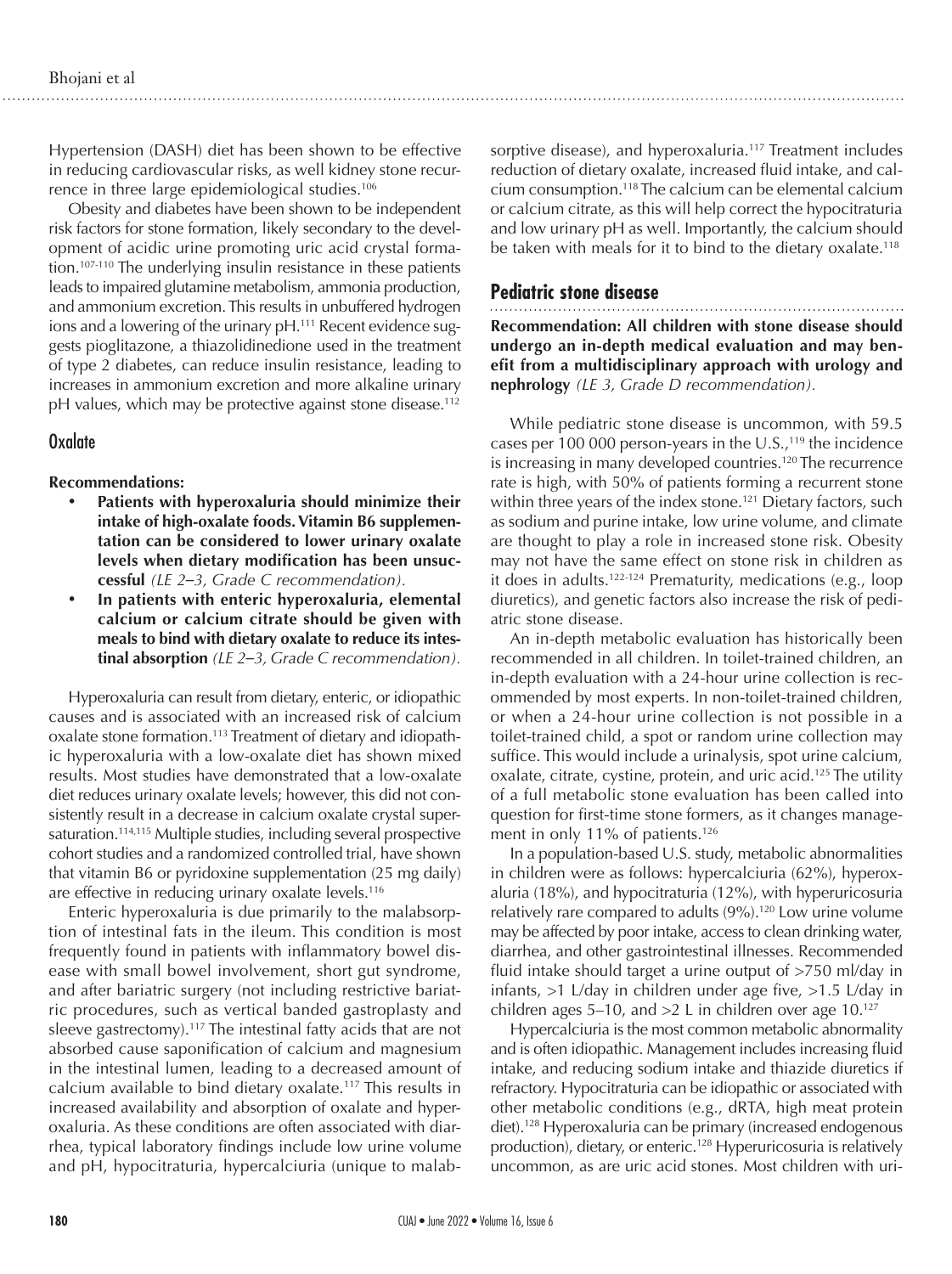nary stones will benefit from a multidisciplinary approach with urology and nephrology involvement.<sup>129</sup>

# **Specific prophylaxis based on stone composition**

In the following section, "index patients" have been created based on the predominant stone composition. Potential metabolic abnormalities will be described, and specific diet and medical interventions will be highlighted for each clinical scenario.

#### Index patient 1: Calcium oxalate or mixed calcium oxalate/calcium phosphate stones

**Recommendations:** 

- **Thiazide diuretics decrease urinary calcium and stone recurrence in calcium stone forming patients** *(LE 1–3, Grade A–B recommendation).*
- • **Alkali citrates are effective in increasing urinary citrate and reducing stone recurrence in calcium stone formers** *(LE 1–3, Grade A–B recommendation).*
- • **In calcium stone formers, allopurinol is effective in reducing stone recurrence in patients with hyperuricemia but does not provide any benefit in patients with normal serum uric acid levels** *(LE 1–2, Grade B recommendation).*
	- **Empiric treatment with either thiazide diuretics and/or alkali citrates reduces stone recurrence in calcium stone formers with active stone disease who have normal metabolic evaluations** *(LE 1–3, Grade B recommendation).*

Patients with calcium oxalate or combined calcium oxalate/calcium phosphate stones may have normal 24-hour urine testing, hypercalciuria, hyperoxaluria, hypocitraturia, hyperuricosuria, low urine volume, or a combination of any of these features.130 Based on 24-hour urine results, various interventions can be considered (Figure 1).

Elevated urinary sodium can result in hypercalciuria and should be corrected through dietary reduction of sodium intake prior to initiating thiazide therapy.<sup>31,34,96</sup> In patients with recurrent calcium stones with and without metabolic abnormalities, thiazide use decreases urinary calcium and stone recurrence.<sup>131-138</sup>

Dosages used in clinical trials are hydrochlorothiazide (25 mg orally twice daily or 50 mg orally once daily), chlorthalidone (25 mg orally once daily can be increased to 50 mg), and indapamide (1.25 mg orally once daily can be increased to 2.5 mg). The dose-dependent side effects of thiazide diuretics include hypokalemia, hyperglycemia, hyperlipidemia, hyperuricemia, hypomagnesemia, and hypocitraturia. Combining thiazide diuretics with potassium citrate or potassium chloride prevents hypokalemia and hypochloremic metabolic alkalosis, which can lead to hypocitraturia.<sup>139,140</sup>

Alkali citrate (potassium citrate, potassium magnesium citrate, sodium citrate) have been evaluated in several studies for the prevention of calcium nephrolithiasis. Alkali citrate increases urinary citrate levels and decreases the risk of recurrent nephrolithiasis.141-149 Potassium citrate is the most studied agent, with dosages in clinical trials ranging from 30–60 mEq in two to three divided doses daily. Gastrointestinal upset is the primary side effect. Overall, potassium citrate is preferred over sodium citrate, as the sodium load may increase urinary calcium excretion.<sup>150</sup>



Figure 1. Specific dietary and medical treatments for patients with calcium oxalate or mixed calcium oxalate/calcium phosphate stones. \*Calcium intake 1200 mg daily (with meals), moderation of foods high in oxalate, pair oxalate and calcium-containing foods.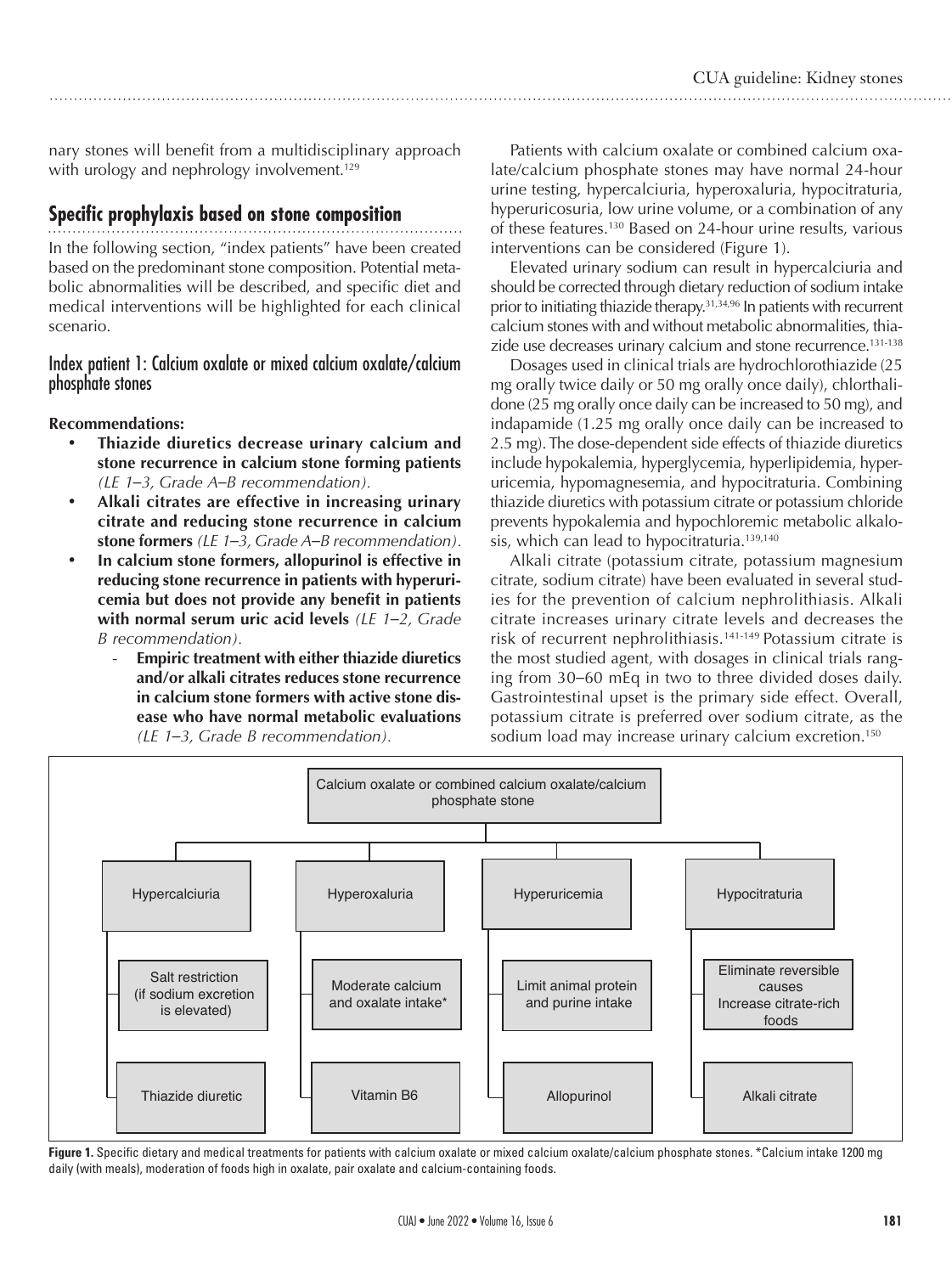Studies regarding hyperuricosuria in calcium oxalate stone disease show mixed results. In a large, cross-sectional study, elevated urinary uric acid levels were not associated with calcium oxalate stone formation.<sup>151</sup> However, multiple studies have demonstrated treating hyperuricosuria in calcium oxalate stone formers reduces stone recurrence.152-154 Hyperuricemia may be treated with a xanthine oxidase inhibitor, most frequently allopurinol at a dose of 200*–*300 mg daily. Major side effects include rash, gastrointestinal upset, abnormal liver enzyme levels, and prolonged elimination in renal disease.

Empiric preventative treatment with a thiazide diuretic and or alkali citrate can be considered in calcium stone formers with a normal metabolic workup who continue to have active stone disease. Randomized controlled trials in calcium stone formers have demonstrated that thiazide diuretics were effective in reducing stone recurrence compared to placebo even in patients with normocalciuria.<sup>132,138</sup> Similarly, a prospective, double-blind study demonstrated decreased stone events in calcium stone patients without hypocitraturia treated with potassium-magnesium citrate.<sup>146</sup>

#### Index patient 2: Pure calcium phosphate stones

**Recommendation: Patients with incomplete or complete dRTA should be treated with alkali citrate therapy** *(LE 2–3, Grade C recommendation).*

Patients who form pure calcium phosphate stones may have an underlying condition, such as dRTA or primary hyperparathyroidism. Suggestive biochemical features and treatment of these disorders are listed in Table 1.

Patients with primary hyperparathyroidism have a significantly increased risk of renal stone disease.155,156 Even in patients with normal serum calcium levels, an elevated PTH can increase stone risk and result in decreased BMD.157,158 Surgery for primary hyperparathyroidism results in decreased serum calcium, stone formation, and an improvement in BMD.<sup>159</sup>

Patients with dRTA may present with recurrent calcium phosphate stones, nephrocalcinosis, systemic acidosis, osteoporosis, failure to thrive, or sensorineural hearing loss.<sup>160</sup> Patients with dRTA generally have severe hypocitraturia and are best treated with an alkali citrate.<sup>161,162</sup> In patients with dRTA, treatment with potassium citrate resulted in correction of systemic acidosis, improvement in urinary parameters, reduced stone formation, and increased BMD.163 Potassium citrate has demonstrated superior effects on urinary indices as compared to sodium citrate in patients with dRTA.150

Incomplete dRTA is a condition characterized by defective urinary acidification similar to complete dRTA, without systemic metabolic acidosis.<sup>164</sup> Patients with incomplete dRTA still have disturbed calcium, citrate, and bone metabolism resulting in recurrent stone formation and increased bone turnover.165 Incomplete dRTA is likely a significantly under-recog-

| tubular acidosis                            |                                                              |                       |                                       |
|---------------------------------------------|--------------------------------------------------------------|-----------------------|---------------------------------------|
| <b>Disorder</b>                             | <b>Suggestive features</b>                                   | <b>Investigations</b> | <b>Treatment</b>                      |
| Primary<br>hyperparathyroidism              | ↑ or ↑N serum calcium<br>↑ or ↑N serum PTH                   | Serum calcium         | Treat vitamin D deficiency            |
|                                             | Hypercalciuria<br>Calcium oxalate or calcium phosphate stone | <b>PTH</b>            | Referral to endocrinology             |
|                                             | ↓ Bone mineral density                                       | Vitamin D             |                                       |
| Secondary<br>hyperparathyroidism            | serum PTH<br>↓ Vitamin D                                     | Serum calcium         | Treat vitamin D deficiency            |
|                                             | ↓ or N serum calcium<br>Hypercalciuria                       | <b>PTH</b>            | Consider referral to<br>endocrinology |
|                                             | ↓ Bone mineral density                                       | Vitamin D             |                                       |
| Complete distal renal<br>tubular acidosis   | Urine $pH > 5.8$<br>serum bicarbonate                        | Serum electrolytes    | Alkali citrate                        |
|                                             | serum potassium<br>Pure apatite stone                        | Urine pH              | Thiazide                              |
|                                             | Hypocitraturia<br>Hypercalciuria<br>↓ Bone mineral density   | 24h urine collection  |                                       |
| Incomplete distal<br>renal tubular acidosis | Urine $pH > 5.3$<br>↓ N serum bicarbonate                    | Serum electrolytes    | Alkali citrate                        |
|                                             | $\downarrow$ N serum potassium<br>Pure apatite stone         | Urine pH              | Thiazide                              |
|                                             | Hypocitraturia<br>Hypercalciuria                             | 24h urine collection  |                                       |

Table 1. Characteristic findings, investigations, and treatment of primary/secondary hyperparathyroidism and distal renal

PTH: parathyroid hormone,  $\uparrow$  = high,  $\uparrow$  N = at the high end of normal range;  $\downarrow$  = low,  $\downarrow$  N = at the low end of normal range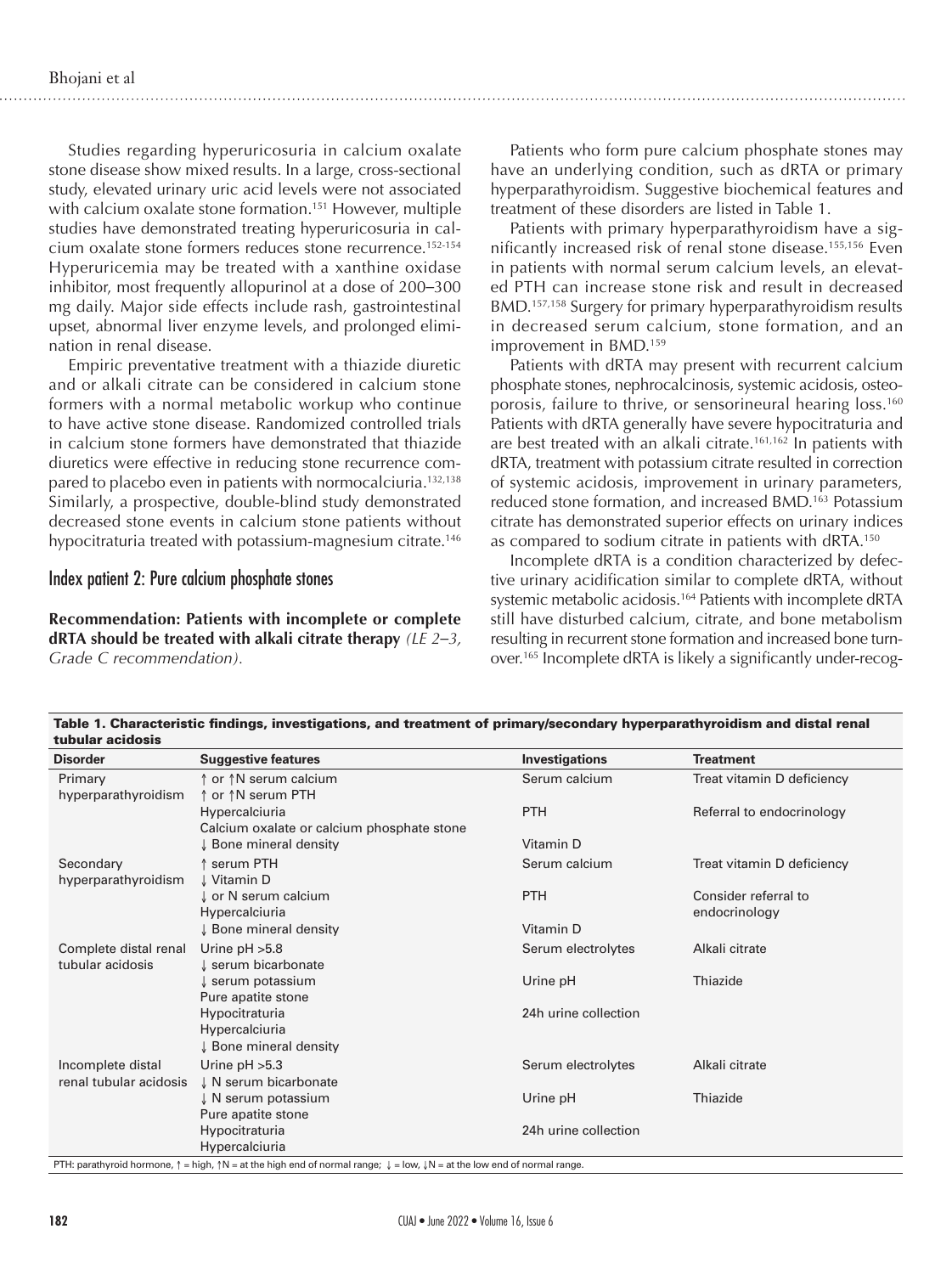nized clinical condition due to the lack of a clear consensus on diagnostic criteria; however, the prevalence has been found to be as high as 15% in stone formers.<sup>166,167</sup> Incomplete dRTA should be suspected in patients with persistently alkaline urine (pH>5.3), low urinary citrate, and low-normal serum potassium and bicarbonate levels.<sup>164,167</sup> Similar to complete dRTA, the mainstay of treatment is alkali citrate therapy, which improves urinary citrate and reduces stone formation.<sup>162</sup>

# Index patient 3: Uric acid stones

#### **Recommendation: In patients with uric acid stones, urinary alkalization to a pH of 6.5 is first-line therapy. Allopurinol may be used as adjunctive therapy in patients with hyperuricemia or hyperuricosuria** *(LE 1–3, Grade B recommendation).*

Uric acid stone formers are at significant risk of recurrence. Uric acid stones may form as the result of several underlying disorders, including obesity, diabetes mellitus, gout, excessive bicarbonate loss due to high output bowel disease, myeloproliferative disorders, and tumor lysis syndrome.5,168 Uric acid stone formation is most associated with low urinary pH and low urine volume rather than hyperuricosuria.151 The focus of prevention, therefore, should be to correct urine pH above 5.5 and increase urine volume (Figure 2).168 Xanthine oxidase inhibitors, such as allopurinol or febuxostat, can be used as adjunctive therapy in patients with demonstrated hyperuricemia, hyperuricosuria, or a history of gout after correction of urinary pH.<sup>169</sup>

Success with in-situ uric acid stone dissolution has been demonstrated with alkali citrate and maybe an underused treatment strategy.<sup>170,171</sup> In a recent prospective study, potassium citrate therapy was successful in dissolving 83% of stones (mean  $1.4 \text{ cm}^3$ ) after six months of treatment.<sup>172</sup>

# Index patient 4: Cystine stones

**Recommendation: Cystine stone formers should be counselled to target 3 L of urine output daily, restrict their sodium intake, and moderate their protein intake to reduce stone formation. Urinary alkalization of the urine targeting a urine pH of 7***–***7.5 is the initial therapy. Thiol-binding agents should be considered second-line therapy** *(LE 3–4, Grade C recommendation).*

Cystinuria, caused by a deficiency in reabsorbing dibasic amino acids, is a common genetic disorder affecting 1/7000 individuals. Cystine stone formers often present in childhood or as teenagers and maybe plagued by recurrent stone formation and the need for repetitive surgical intervention, especially if prophylaxis is not optimized.

Patients with cystinuria should be encouraged to maintain a urine output of at least 3 L daily (often demanding oral intake of 3.5–4 L of fluid). This is a critical component of prevention in these patients, as even with adjunctive medical therapy the success of stone prevention will be poor in patients who do not comply with increased fluid intake.173,174 Sodium restriction is advised for all patients with



**Figure 2.** Specific dietary and medical treatments for patients with uric acid stones.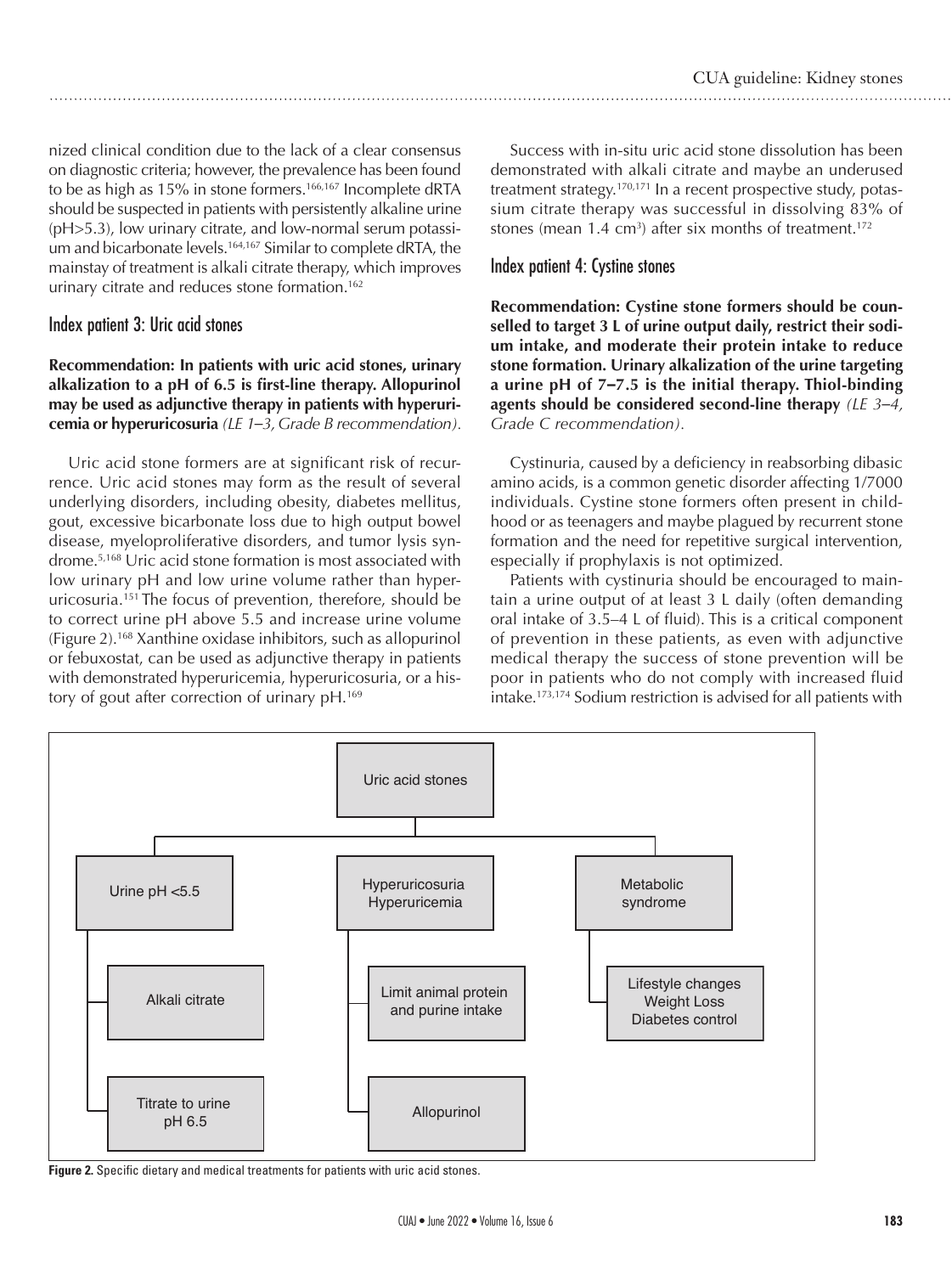cystinuria.174 In small studies, sodium restriction significantly decreased cystine excretion,<sup>175-177</sup> reflecting the coupling of cystine to parallel sodium transport in the kidney. Elevated dietary protein is associated with increased urinary cystine and a reduction in overall protein intake can decrease urinary cystine levels.178

The solubility of cystine increases significantly between urine pH of 7.0*–*7.5. Urinary alkalinization is, therefore, the initial step in medical therapy, with the goal of achieving a urine pH of greater than  $7.0^{179}$  A urinary pH of greater than 7.5 should be avoided, as this may promote calcium phosphate stone formation. Acetazolamide may be used as an adjunct to urinary alkalinization when potassium citrate alone is ineffective.180 If alkalizing agents fail to adequately control cystine stone formation, thiol-binding agents, such as penicillamine 1*–*2 g or tiopronin 800*–*1200 mg in daily divided doses may be used.173,181-184 Side effects from penicillamine can be significant and include fever, arthralgias, rash, dysgeusia, leukopenia, and proteinuria. Where available, tiopronin, should be prioritized due to its better side effect profile (asthenia, gastrointestinal distress, rash, joint aches, and mental status changes) compared to penicillamine.<sup>182</sup> A small study evaluated the role of captopril, however, significant reduction in stone formation was not achieved and captopril is no longer recommended.183 Dietary and medical prevention options are shown in Figure 3.

Long-term compliance in patients with cystinuria can be difficult to achieve<sup>185</sup> and consideration should be given to management of these patients at specialized multidisciplinary clinics with close followup.

# **Future directions: Genetic screening in recurrent nephrolithiasis**

While not widely available, the genetic screening of patients with recurrent stone disease may have an increasing future role. It is likely that in addition to dietary and lifestyle choices, genetic factors are associated with recurrent nephrolithiasis; 35*–*65% of kidney stone patients have a family history of nephrolithiasis.186,187 Heritability of kidney stones and urinary calcium excretion have been found to be greater than 45% in twin studies.<sup>188,189</sup> Underlying genetic causes are likely underdiagnosed, even in specialized renal stone clinics. In a study of nephrolithiasis and nephrocalcinosis patients recruited from renal stone clinics, 14.9% were found to have monogenic causative mutations, and 40% were novel.<sup>190</sup>

There have been more than 30 identified kidney stone genes representing different mechanisms leading to stone disease.191 These mutations represent renal tubular disorders, abnormal calcium and vitamin D metabolism, and other inborn errors of metabolism. Cystinuria is the most common of these genetic causes.190

Diagnosing genetic disorders may lead to targeted prevention and provide an opportunity for genetic counselling. Lumasiran, a novel RNAi therapy for primary hyperoxaluria type I, has been developed, shown promising results in phase 3 trials, and was recently approved by Health Canada.<sup>192</sup> A multidisciplinary team approach including urologists, nephrologists, endocrinologists, and clinical geneticists can help coordinate biochemical and genetic testing and facilitate selection of optimal treatment strategies.<sup>193</sup>



**Figure 3.** Specific dietary and medical treatments for patients with cystine stones.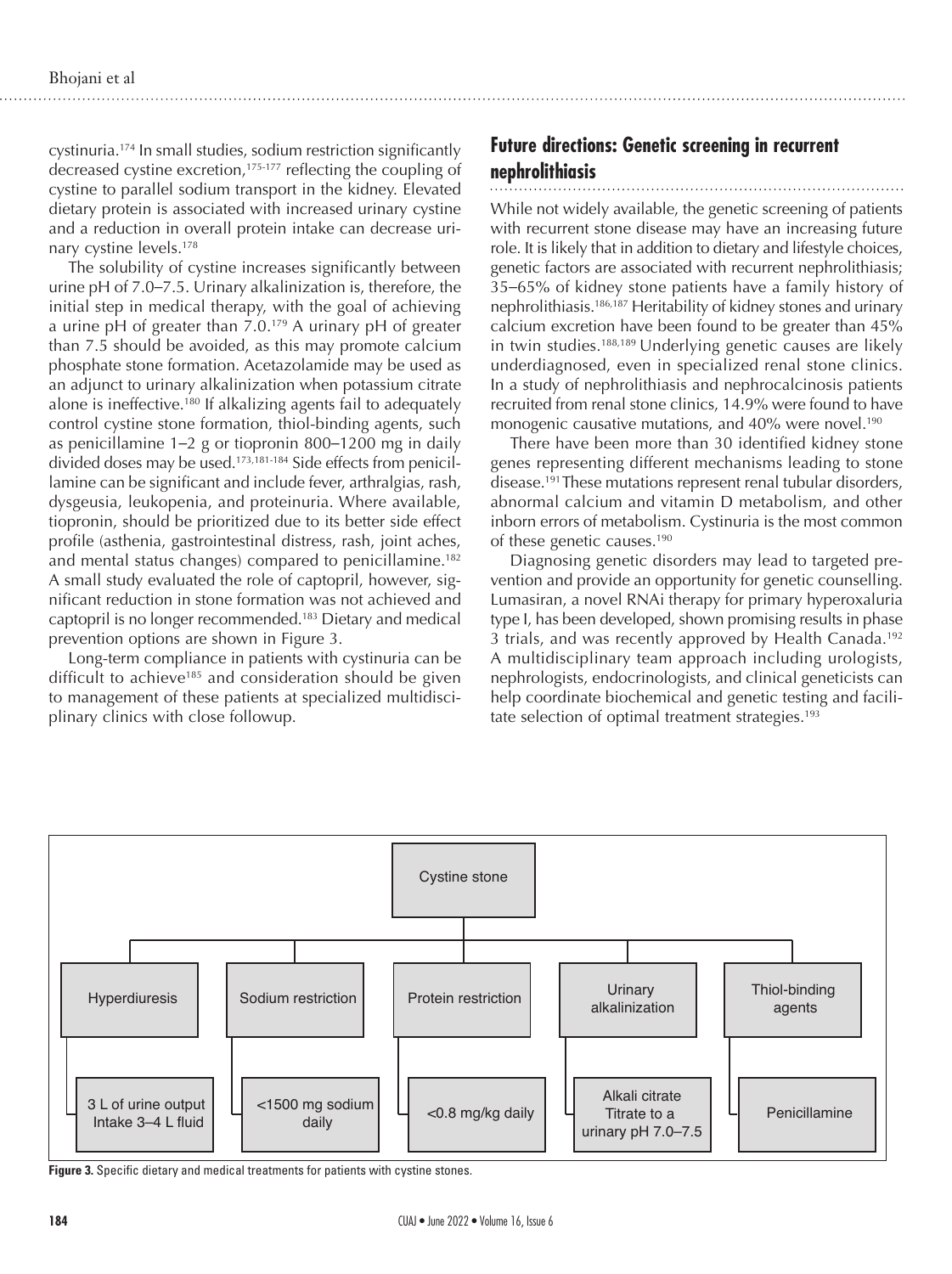# **Summary**

For patients at risk of recurrent renal stones, a detailed medical evaluation and an individualized approach to dietary and pharmacological prevention are important aspects of their care. The frequency of followup and the need for repeat metabolic testing is not clearly defined in the literature and must, therefore, also be individualized. In patients where specific medical prophylaxis has been prescribed, re-evaluations with repeat metabolic testing within six months, and yearly thereafter, to monitor treatment efficacy and side effects are recommended.17 Periodic imaging is also recommended for those harboring small asymptomatic stones.

 Urologists, in addition to providing state-of-the-art surgical care to our patients, should be capable of providing up-to-date metabolic assessment and optimal prevention strategies as part of a comprehensive approach to stone management.

Competing interests: Dr. Bhojani is a consultant for Boston Scientific, Olympus, and Procept BioRobotics; and participated in the WATER 2 trial supported by Procept BioRobotics. Dr. Chew has been an advisory board member for and has received honoraria from Auris Surgical, ADVA-Tec, Ambu, Becton Dickinson, Boston Scientific, Cook Medical, Olympus, Storz Medical, Sonomotion, and The Ureteral Stent Company; holds investments in Auris Surgical, Sonomotion, and The Ureteral Stent Company; and has participated in clinical trials supported by ADVA-Tec, Boston Scientific, Cook Medical, Olympus, Storz Medical, and Sonomotion. Dr. Razvi receives royalties from Cook Urological for a surgical device; is participating in clinical trials with Boston Scientific and Verity Pharma; and holds stock options with Histosonics. The remaining authors do not report any competing personal or financial interests related to this work.

Prior to publication, this guideline was reviewed by the CUA Guidelines Committee and the CUA Board of Directors.

#### References

- 1. Scales CD Jr, Smith AC, Hanley JM, et al. Prevalence of kidney stones in the United States. *Eur Urol* 2012;62:160-5. ttps://doi.org/10.1016/j.eururo.2012.03.052
- 2. Tundo G, Vollstedt A, Meeks W, et al. Beyond prevalence: Cumulative incidence of kidney stones in the United States. *J Urol* 2021;205:1704-9. https://doi.org/10.1097/JU.0000000000001629
- 3. Penniston KL, McLaren ID, Greenlee RT, et al. Urolithiasis in a rural Wisconsin population from 1992 to 2008: Narrowing of the male-to-female ratio. *J Urol* 2011;185:1731-6. https://doi.org/10.1016/j. juro.2010.12.034
- 4. Scales CD Jr, Curtis LH, Norris RD, et al. Changing gender prevalence of stone disease. *J Urol* 2007;177:979-82. https://doi.org/10.1016/j.juro.2006.10.069
- 5. Chou YH, Su CM, Li CC, et al. Difference in urinary stone components between obese and non-obese patients. *Urol Res* 2011;39:283-7. https://doi.org/10.1007/s00240-010-0344-8
- 6. Uribarri J, Oh MS, Carroll HJ. The first kidney stones. *Ann Intern Med* 1989;111:1006-9. https://doi. org/10.7326/0003-4819-111-12-1006
- 7. Rule AD, Lieske JC, Li X, et al. The ROKS Nomogram for predicting a second symptomatic stone episode. *J Amer Soc Nephrol* 2014;25:2685-7. https://doi.org/10.1681/ASN.2013091011
- 8. Amaro, CRPR, Goldberg J, Damasio PC, et al. An update on metabolic assessment in patients with urinary lithiasis. *World J Urol* 2015;33:125-9. https://doi.org/10.1007/s00345-014-1271-z
- 9. Milose JC, Kaufman SR, Hollenbeck BK, et al. Prevalence of 24-hour urine collection in high-risk stone formers. *J Urol* 2014;191:376-80. https://doi.org/10.1016/j.juro.2013.08.080
- 10. Bensalah K, Tuncel A, Raman JD, et al. How physician and patient perceptions differ regarding medical management of stone disease. *J Urol* 2009;182:998-1004. https://doi.org/10.1016/j.juro.2009.05.025
- 11. Dauw C, Yi Y, Bierlein M, et al. Medication non-adherence and effectiveness of preventative pharmacological therapy for kidney stones. *J Urol* 2016;195:648-52. https://doi.org/10.1016/j.juro.2015.10.082
- 12. Saigal CS, Joyce G, Timilsina AR, et al. Direct and indirect costs of nephrolithiasis in an employed population: Opportunity for disease management? *Kidney Int* 2005;68:1808-14. https://doi.org/10.1111/j.1523- 1755.2005.00599.x
- 13. Pearle MS, Calhoun EA, Curhan GC, et al. Urologic diseases in America project: Urolithiasis. *J Urol* 2005;173:848-57. https://doi.org/10.1097/01.ju.0000152082.14384.d7
- 14. Antonelli JA, Maalouf NM, Pearle MS, et al. Use of the National Health and Nutrition Examination Survey to calculate the impact of obesity and diabetes on cost and prevalence of urolithiasis in 2030. *Eur Urol* 2014;66:724-9. https://doi.org/10.1016/j.eururo.2014.06.036
- 15. Center for Evidence-Based Medicine (CEBM), 2018. Available at: https://www.cebm.net. Accessed Dec. 7, 2021.
- 16. Skolarikos A, Straub M, Knoll T, et al. Metabolic evaluation and recurrence prevention for urinary stone patients: EAU guidelines. *Eur Urol* 2015;67:750-63. https://doi.org/10.1016/j.eururo.2014.10.029
- 17. Pearle MS, Goldfarb DS, Assimos DG, et al. American Urological Association. Medical management of kidney stones: AUA guideline. *J Urol* 2014;192:316-24. https://doi.org/10.1016/j.juro.2014.05.006
- 18. Goldfarb DS, Arowojolu O. Metabolic evaluation of first-time and recurrent stone formers. *Urol Clin North Am* 2013;40:13-20. https://doi.org/10.1016/j.ucl.2012.09.007
- 19. Maalouf N. Approach to the adult kidney stone former. *Clin Rev Bone Miner Metab* 2012;10:38-49. https://doi.org/10.1007/s12018-011-9111-9
- 20. Kadlec AO, Turk TM. Update on the evaluation of repeated stone formers. *Curr Urol Rep* 2013;14:549-56. https://doi.org/10.1007/s11934-013-0347-4
- 21. Eisner BH, Sheth S, Dretler SP, et al. Abnormalities of 24-hour urine composition in first-time and recurrent stone-formers. *Urology* 2012;80:776-9. https://doi.org/10.1016/j.urology.2012.06.034
- 22. Koyuncu HH, Yencilek F, Eryildirim B, et al. Family history in stone disease: How important is it for the onset of the disease and the incidence of recurrence? *Urol Res* 2010;38:105-9. https://doi.org/10.1007/ s00240-009-0249-6
- 23. Tiselius HG, Daudon M, Thomas K, et al. Metabolic work-up of patients with urolithiasis: Indications and diagnostic algorithm. *Eur Urol Focus* 2017;3:62-71. https://doi.org/10.1016/j.euf.2017.03.014
- 24. Griffith DP, Khonsari F, Skurnick JH, et al. A randomized trial of acetohydroxamic acid for the treatment and prevention of infection-induced urinary stones in spinal cord injury patients. *J Urol* 1988;140:318-24. https://doi.org/10.1016/S0022-5347(17)41592-8
- 25. Griffith DP, Gleeson MJ, Lee H, et al. Randomized, double-blind trial of Lithostat (acetohydroxamic acid) in the palliative treatment of infection-induced urinary calculi. *Eur Urol* 1991;20:243-7. https://doi. org/10.1159/000471707
- 26. Williams JJ, Rodman JS, Peterson CM. A randomized double-blind study of acetohydroxamic acid in struvite nephrolithiasis. *N Engl J Med* 1984;311:760-4. https://doi.org/10.1056/NEJM198409203111203
- 27. Eyre KS, Lewis F, Cui H, et al. Utility of blood tests in screening for metabolic disorders in kidney stone disease. *BJU Int* 2021;127:538-43. https://doi.org/10.1111/bju.15250
- 28. Pierreus J, Bravenboer B. Normocalcemic primary hyperparathyroidism: A comparison with a hypercalcemic form in a tertiary referral population. *Horm Metab Res* 2018;50:797-802. https://doi.org/10.1055/a-0752-4533
- 29. Boyd CJ, Wood KD, Singh N, et al. Screening for primary hyperparathyroidism in a tertiary stone clinic, a useful endeavor. *Int Urol Nephrol* 2020;52:1651-5. https://doi.org/10.1007/s11255-020-02476-0
- 30. Pak CY, Peterson R, Poindexter JR. Adequacy of a single stone risk analysis in the medical evaluation of urolithiasis. *J Urol* 2001;165:378-81. https://doi.org/10.1097/00005392-200102000-00006
- 31. Parks JH, Goldfisher E, Asplin JR, et al. A single 24-hour urine collection is inadequate for the medical evaluation of nephrolithiasis. *J Urol* 2002;167:1607-12. https://doi.org/10.1016/S0022- 5347(05)65163-4
- 32. Healy KA, Hubosky SG, Bagley DH. 24-hour urine collection in the metabolic evaluation of stone formers: Is one study adequate? *J Endourol* 2013;27:374-8. https://doi.org/10.1089/end.2012.0216
- 33. Nayan M, Elkoushy MA, Andonian S. Variations between two 24-hour urine collections in patients presenting to a tertiary stone clinic. *Can Urol Assoc J* 2012;6:30-3. https://doi.org/10.5489/cuaj.326
- 34. Alruwaily AF, Dauw CA, Bierlein MJ, et al. How much information is lost when you only collect one 24-hour urine sample during the initial metabolic evaluation? *J Urol* 2016;196:1143-8. https://doi.org/10.1016/j.juro.2016.04.074
- 35. Lee TT, Elkoushy MA, Andonian S. Are stone analysis results different with repeated sampling? *Can Urol Assoc J* 2014;8:E317-22. https://doi.org/10.5489/cuaj.1872
- 36. Brinkman JE, Large T, Nottingham, et al. Clinical and metabolic correlates of pure stone subtypes. *J Endourol* 2021;35:1555-62. https://doi.org/10.1089/end.2020.1035
- 37. Goldfarb DS. Empiric therapy for kidney stones. *Urolithiasis* 2019;47:107-13. https://doi.org/10.1007/ s00240-018-1090-6
- 38. Hosking DH, Erickson SB, Van den Berg CJ, et al. The stone clinic effect in patients with idiopathic calcium urolithiasis. *J Urol* 1983;130:1115-8. https://doi.org/10.1016/S0022-5347(17)51711-5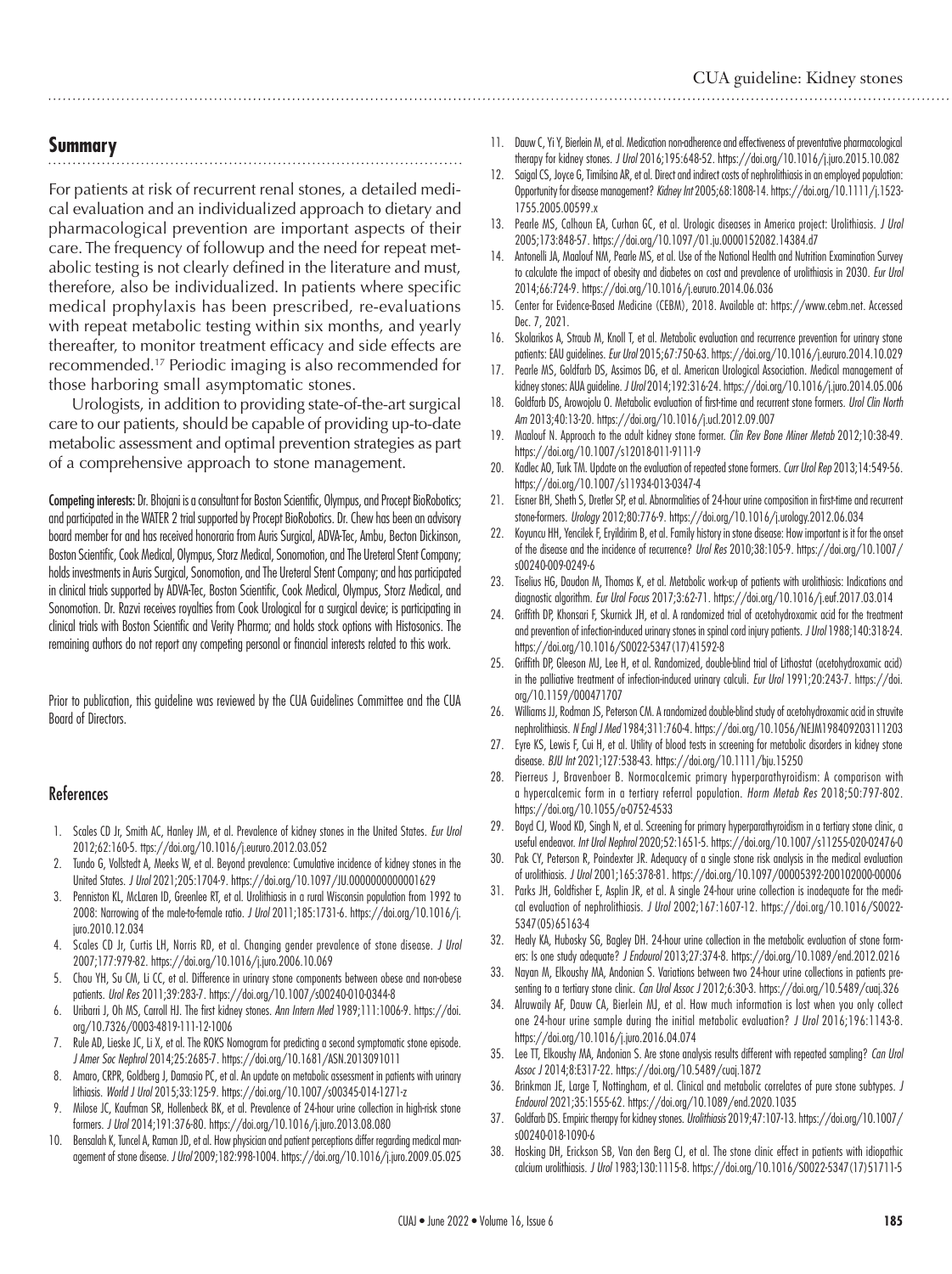- 39. Penniston KL. The nutrition consult for recurrent stone formers. *Curr Urol Rep* 2015;16:47. https://doi.org/10.1007/s11934-015-0518-6
- 40. Damasio PC, Amaro CR, Padovani CR, et al. Influence of clinical therapy and nutritional counseling on the recurrence of urolithiasis. *Acta Cir Bras* 2014;29:400-4. https://doi.org/10.1590/S0102- 86502014000600009
- 41. Kocvara R, Plasqura P, Petrik A, et al. A prospective study of non-medical prophylaxis after a first kidney stone. *BJU Int* 1999;84:393-8. https://doi.org/10.1046/j.1464-410x.1999.00216.x
- 42. Fink HA, Akornor JW, Garimella PS, et al. Diet, fluid, or supplements for secondary prevention of nephrolithiasis: A systematic review and meta-analysis of randomized trials. *Eur Urol* 2009;56:72-80. https://doi.org/10.1016/j.eururo.2009.03.031
- 43. Cheungpasitporn W, Rossetti S, Friend K, et al. Treatment effect, adherence, and safety of high fluid intake for the prevention of incident and recurrent kidney stones: A systematic review and meta-analysis. *J Nephrol* 2016;29:211-9. https://doi.org/10.1007/s40620-015-0210-4
- 44. Borghi L, Meschi T, Amato F, et al. Urinary volume, water and recurrences in idiopathic calcium nephrolithiasis: A 5-year randomized prospective study. *J Urol* 1996;155:839-43. https://doi.org/10.1016/ S0022-5347(01)66321-3
- 45. Wang X, Xu X, Wu J, et al. Systematic review and meta-analysis of the effect of alcohol intake on the risk of urolithiasis including dose-response relationship. *Urol Int* 2015;94:194-204. https://doi.org/10.1159/000365358
- 46. Sorensen MD, Kahn AJ, Reiner AP, et al. Impact of nutritional factors on incident kidney stone formation: a report from the WHI OS. *J Urol* 2012;187:1645-9. https://doi.org/10.1016/j.juro.2011.12.077
- 47. Curhan GC, Willett WC, Knight EL, et al. Dietary factors and the risk of incident kidney stones in younger women: Nurses' Health Study II. *Arch Intern Med* 2004;164:885-91. https://doi.org/10.1001/ archinte.164.8.885
- 48. Ticinesi A, Nouvenne A, Borghi L, et al. Water and other fluids in nephrolithiasis: State of the art and future challenges. *Crit Rev Food Sci Nutr* 2017;57:963-74. https://doi.org/10.1080/10408398.2 014.964355
- 49. Borghi L, Meschi T, Maggiore U, et al. Dietary therapy in idiopathic nephrolithiasis. *Nutr Rev* 2006;64:301- 12. https://doi.org/10.1111/j.1753-4887.2006.tb00214.x
- 50. Littlejohns TJ, Neal NL, Bradbury KE, et al. Fluid intake and dietary factors and the risk of incident kidney stones in UK Biobank: A population-based prospective cohort study. *Eur Urol Focus* 2020;6:752-61. https://doi.org/10.1016/j.euf.2019.05.002
- 51. Ferraro PM, Taylor EN, Gambaro G, et al. Caffeine intake and the risk of kidney stones. *Am J Clin Nutr* 2014;100:1596-603. https://doi.org/10.3945/ajcn.114.089987
- 52. Ferraro PM, Taylor EN, Gambaro G, et al. Soda and other beverages and the risk of kidney stones. *Clin J Am Soc Nephrol* 2013;8:1389-95. https://doi.org/10.2215/CJN.11661112
- 53. Wang S, Zhang Y, Mao Z, et al. A meta-analysis of coffee intake and risk of urolithiasis. *Urol Int*  2014;93:220-8. https://doi.org/10.1159/000356559
- 54. Penniston KL, Steele TH, Nakada SY. Lemonade therapy increases urinary citrate and urine volumes in patients with recurrent calcium oxalate stone formation. *Urology* 2007;70:856-60. https://doi. org/10.1016/j.urology.2007.06.1115
- 55. Large T, Williams J, Asplin JR, et al. Using low-calorie orange juice as a dietary alternative to alkali therapy. *J Endourol* 2020;34:1082-7. https://doi.org/10.1089/end.2020.0031
- 56. Conroy DE, West AB, Brunke-Reese D, et al. Just-in-time adaptive intervention to promote fluid consumption in patients with kidney stones. *Health Psychol* 2020;39:1062-9. https://doi.org/10.1037/ hea0001032
- 57. Borofsky MS, Dauw CA, York N, et al. Accuracy of daily fluid intake measurements using a "smart" water bottle. *Urolithiasis* 2018;46:343-8. https://doi.org/10.1007/s00240-017-1006-x
- 58. Wright HC, Alshara L, DiGennaro H, et al. The impact of smart technology on adherenc; rates and fluid management in the prevention of kidney stones. *Urolithiasis* 2021; Epub ahead of print. https://doi. org/10.1007/s00240-021-01270-6
- 59. Chua TX, Prasad NS, Rangan GK, et al. A systematic review to determine the most effective interventions to increase water intake. *Nephrology* 2016;21:860-9. https://doi.org/10.1111/nep.12675
- 60. McCauley LR, Dyer AJ, Stern K, et al. Factors influencing fluid intake behavior among kidney stone formers. *J Urol* 2012;187:1282-6. https://doi.org/10.1016/j.juro.2011.11.111
- 61. Meschi T, Nouvenne A, Borghi L. The importance of water and other fluids in the prevention of stone recurrence. In Urolithiasis 2012 (pp. 745-749). Springer, London. https://doi.org/10.1007/978-1- 4471-4387-1\_90
- 62. Curhan GC, Willett WC, Rimm EB, et al. A prospective study of dietary calcium and other nutrients and the risk of symptomatic kidney stones. *N Engl J Med* 1993;328:833-8. https://doi.org/10.1056/ NEJM199303253281203
- 63. Taylor EN, Stampfer MJ, Curhan GC. Dietary factors and the risk of incident kidney stones in men: new insights after 14 years of followup. *J Am Soc Nephrol* 2004;15:3225-32. https://doi.org/10.1097/01. ASN.0000146012.44570.20
- 64. Curhan GC, Willett WC, Speizer FE, et al. Comparison of dietary calcium with supplemental calcium and other nutrients as factors affecting the risk for kidney stones in women. *Ann Intern Med* 1997;126:497- 504. https://doi.org/10.7326/0003-4819-126-7-199704010-00001
- 65. Radford LT, Bolland MJ, Mason B, et al. The Auckland calcium study: 5-year post-trial followup. *Osteoporos Int* 2014;25:297-304. https://doi.org/10.1007/s00198-013-2526-z
- 66. Johri N, Haeger P, Ferraro P, et al. Vitamin D deficiency is prevalent among idiopathic stone formers but does correction pose any risk? *Urolithiasis* 2017;45:535-43. https://doi.org/10.1007/s00240-016-0954-x
- 67. Elkoushy MA, Sabbagh R, Unikowsky B, et al. Prevalence and metabolic abnormalities of vitamin D-inadequate patients presenting with urolithiasis to a tertiary stone clinic. *Urology* 2012;79:781-5. https://doi.org/10.1016/j.urology.2011.09.004
- 68. Pipili C, Oreopoulos DG. Vitamin D status in patients with recurrent kidney stones. *Nephron Clin Pract* 2012;122:134-8. https://doi.org/10.1159/000351377
- 69. Rathod A, Bonny O, Guessous I, et al. Association of urinary calcium excretion with serum calcium and vitamin D levels. *Clin J Am Soc Nephrol* 2015;10:452-62. https://doi.org/10.2215/CJN.12511213
- 70. Eisner BH, Thavaseelan S, Sheth S, et al. Relationship between serum vitamin D and 24-hour urine calcium in patients with nephrolithiasis. *Urology* 2012;80:1007-10. https://doi.org/10.1016/j.urology.2012.04.041
- 71. Nguyen S, Baggerly L, French C, et al. 25-Hydroxyvitamin D in the range of 20–100 ng/mL and incidence of kidney stones. *Am J Public Health* 2014;104:1783-7. https://doi.org/10.2105/ AJPH.2013.301368
- 72. Ferraro PM, Taylor EN, Gambaro G, et al. Vitamin D intake and the risk of incident kidney stones. *J Urol* 2017;197:405-10. https://doi.org/10.1016/j.juro.2016.08.084
- 73. Kahwati LC, LeBlanc E, Weber RP, et al. Screening for vitamin D deficiency in adults: Updated evidence report and systematic review for the US preventive services task force. *JAMA* 2021;325:1443-63. https://doi.org/10.1001/jama.2020.26498
- 74. Avenell A, Mak Jc, O'Connell D. Vitamin D and vitamin D analogues for preventing fractures in post-menopausal women and older men. *Cochrane Database Syst Rev* 2014;Cd000227. https://doi.org/10.1002/14651858.CD000227.pub4
- 75. Prentice R, Pettinger M, Jackson R, et al. Health risks and benefits from calcium and vitamin D supplementation: Women's Health Initiative clinical trial and cohort study. *Osteoporos Int* 2013;24:567-80. https://doi.org/10.1007/s00198-012-2224-2
- 76. Jackson RD, LaCroix AZ, Gass M, et al. Calcium plus vitamin D supplementation and the risk of fractures. *N Engl J Med* 2006;354:669-83. https://doi.org/10.1056/NEJMoa055218
- 77. Leaf DE, Korets R, Taylor EN, et al. Effect of vitamin D repletion on urinary calcium excretion among kidney stone formers. *Clin J Am Soc Nephrol* 2012;7:829-34. https://doi.org/10.2215/CJN.11331111
- 78. Ferroni MC, Rycyna KJ, Averch TD et al. Vitamin D repletion in kidney stone formers a randomized controlled trial. *J Urol* 2016;197:1079-83. https://doi.org/10.1016/j.juro.2016.10.057
- 79. Tsuji H, Umekawa T, Kurita T, et al. Analysis of bone mineral density in urolithiasis patients. *Int J Urol* 2005;12:335-9. https://doi.org/10.1111/j.1442-2042.2005.01049.x
- 80. Tugcu V, Ozbek E, Aras B, et al. Bone mineral density measurement in patients with recurrent normocalciuric calcium stone disease. *Urol Res* 2007;35:29-34. https://doi.org/10.1007/s00240-006-0074-0
- 81. Letavernier E, Traxer O, Daudon M, et al. Determinants of osteopenia in male renal-stone-disease patients with idiopathic hypercalciuria. *Clin J Am Soc Nephrol* 2011;6:1149-54. https://doi.org/10.2215/ CJN.10191110
- 82. Pasch A, Frey FJ, Eisenberger U, et al. PTH and 1,25-vitamin D response to a low-calcium diet is associated with bone mineral density in renal stone formers. *Nephrol Dial Transplant* 2008;23:2563-70. https://doi.org/10.1093/ndt/gfn091
- 83. Domrongkitchaiporn S, Pongsakul C, Stitchantrakul W, et al. Bone mineral density and histology in distal renal tubular acidosis. *Kidney Int* 2001;59:1086-93. https://doi.org/10.1046/j.1523- 1755.2001.0590031086.x
- 84. Denburg MR, Leonard MB, Haynes K, et al. Risk of fracture in urolithiasis: a population-based cohort study using the health improvement network. *Clin J Am Soc Nephrol* 2014;9:2133-40. https://doi. org/10.2215/CJN.04340514
- 85. Taylor EN, Feskanich D, Paik JM et al. Nephrolithiasis and risk of incident bone fractures. *J U*r*ol* 2016;195:1482-6. https://doi.org/10.1016/j.juro.2015.12.069
- 86. Prochaska M. Bisphosphates and management of kidney stones and bone disease. *Curr Opin Nephrol Hypertens* 2021;30:184-9. https://doi.org/10.1097/MNH.0000000000000682
- 87. Alshara L, Batagello CA, Armanyous S et al. The impact of thiazides and potassium citrate on bone mineral density evaluated by CT scan in stone formers. *J Endourol* 2018;32:559-64. https://doi.org/10.1089/end.2017.0940
- 88. Arrabal-Martin M, Gonzalez-Torres S, Cano-Garcia M et al. Urine calcium and bone mineral density in calcium stone-forming patients treated with alendronate and hydrochlorothiazide. *Urol Int* 2016;97:292-8. https://doi.org/10.1159/000443484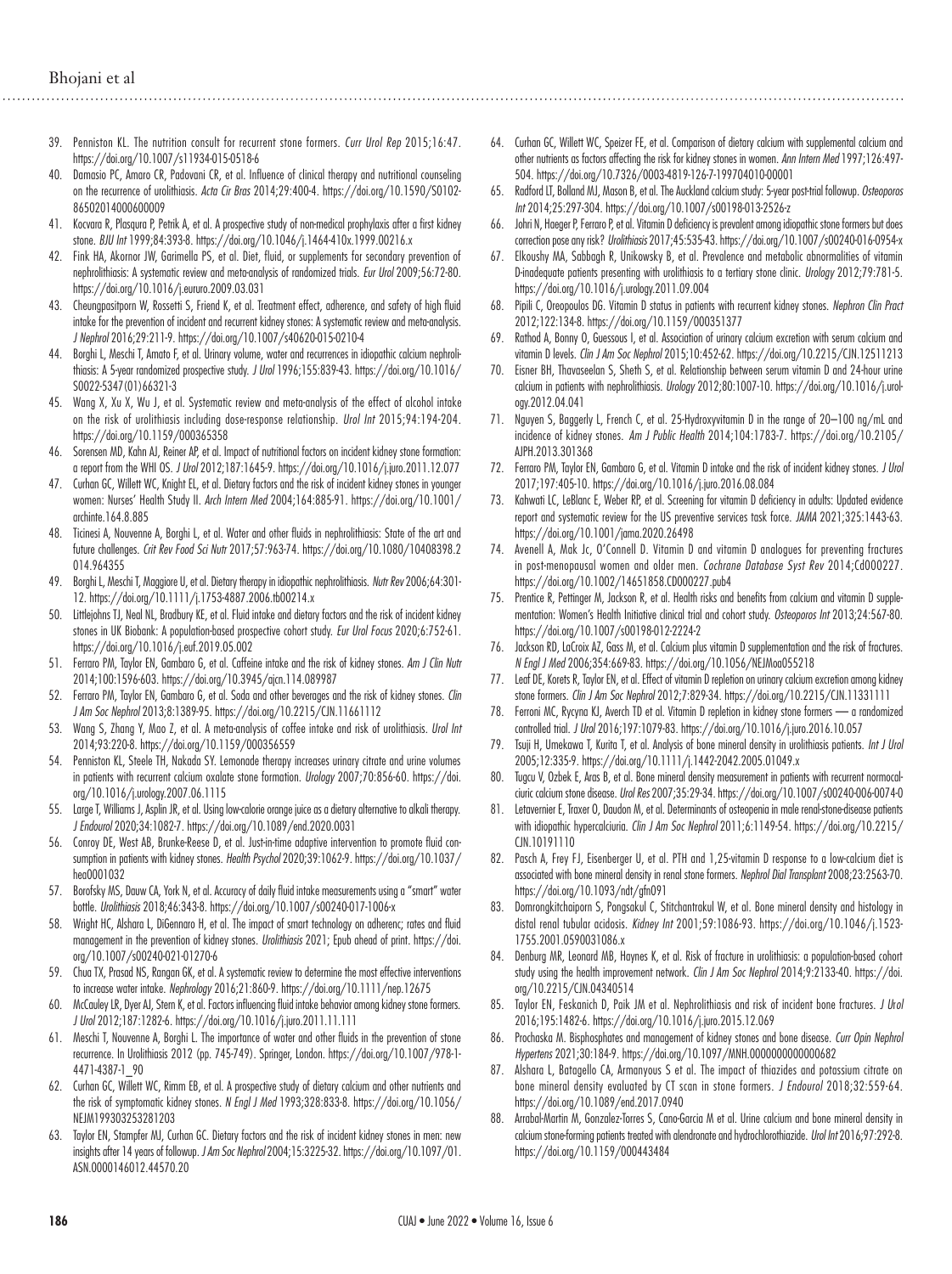- 89. Aung K, Htay T. Thiazide diuretics and the risk of hip fracture. *Cochrane Database Syst Rev* 2011;CD005185. https://doi.org/10.1002/14651858.CD005185.pub2
- 90. Sromicki JJ, and Hess B. Abnormal distal renal tubular acidification in patients with low bone mass: prevalence and impact of alkali treatment. *Urolithiasis* 2017;45:263-9. https://doi.org/10.1007/ s00240-016-0906-5
- 91. Vescini F, Buffa A, La Manna G, et al. Long-term potassium citrate therapy and bone mineral density in idiopathic calcium stone formers. *J Endocrinol Invest* 2005;28:218-22. https://doi.org/10.1007/ BF03345376
- 92. Pak CY, Heller HJ, Pearle MS, et al. Prevention of stone formation and bone loss in absorptive hypercalciuria by combined dietary and pharmacological interventions. *J Urol* 2003;169:465-9. https://doi.org/10.1016/S0022-5347(05)63934-1
- 93. Trinchieri A, Mandressi A, Luongo P, et al. The influence of diet on urinary risk factors for stones in healthy subjects and idiopathic renal calcium stone formers. *Br J Urol* 1991;67:230-6. https://doi.org/10.1111/j.1464-410X.1991.tb15124.x
- 94. Hiatt RA, Ettinger B, Caan B, et al. Randomized controlled trial of a low animal protein, high-fiber diet in the prevention of recurrent calcium oxalate kidney stones. *Am J Epidemiol* 1996;144:25-33. https://doi.org/10.1093/oxfordjournals.aje.a008851
- 95. Breslau NA, Brinkley L, Hill KD, et al. Relationship of animal protein-rich diet to kidney stone formation and calcium metabolism. *J Clin Endocrinol Metab* 1988;66:140-6. https://doi.org/10.1210/jcem-66-1-140
- 96. Siener R, Hesse A. The effect of a vegetarian and different omnivorous diets on urinary risk factors for uric acid stone formation. *Eur J Nutr* 2003;42:332-7. https://doi.org/10.1007/s00394-003-0428-0
- 97. Damasio PC, Amaro CR, Cunha NB, et al. The role of salt abuse on risk for hypercalciuria. *Nutr J* 2011;10:3. https://doi.org/10.1186/1475-2891-10-3
- 98. Nouvenne A, Meschi T, Prati B, et al. Effects of a low-salt diet on idiopathic hypercalciuria in calcium-oxalate stone formers: A 3-mo randomized controlled trial. *AJCN* 2010;91:565-70. https://doi.org/10.3945/ nicn.2009.28614
- 99. Borghi L, Schianchi T, Meschi T, et al. Comparison of two diets for the prevention of recurrent stones in idiopathic hypercalciuria. *N Engl J Med* 2002;346:77-84. https://doi.org/10.1056/NEJMoa010369
- 100. Sorensen MD, Hsi RS, Chi T, et al. Dietary intake of fiber, fruit and vegetables decreases the risk of incident kidney stones in women: A Women's Health Initiative report. *J Urol* 2014;192:1694-9. https://doi.org/10.1016/j.juro.2014.05.086
- 101. Meschi T, Maggiore U, Fiaccadori E, et al. The effect of fruits and vegetables on urinary stone risk factors. *Kidney Int* 2004;66:2402-10. https://doi.org/10.1111/j.1523-1755.2004.66029.x
- 102. Baxmann AC, De OG Mendonca C, Heilberg IP. Effect of vitamin C supplements on urinary oxalate and pH in calcium stone-forming patients. *Kidney Int* 2003;63:1066. https://doi.org/10.1046/j.1523- 1755.2003.00815.x
- 103. Traxer O, Huet B, Poindexter J, et al. Effect of ascorbic acid consumption on urinary stone risk factors. *J Urol* 2003;170:397-401. https://doi.org/10.1097/01.ju.0000076001.21606.53
- 104. Ferraro PM, Taylor EN, Eisner BH, et al. History of kidney stones and the risk of coronary heart disease. *JAMA* 2013;310:408-15. https://doi.org/10.1001/jama.2013.8780
- 105. West B, Luke A, Durazo-Arvizu RA, et al. Metabolic syndrome and self-reported history of kidney stones: the National Health and Nutrition Examination Survey (NHANES III) 1988–1994. *Am J Kidney Dis* 2008;51:741-7. https://doi.org/10.1053/j.ajkd.2007.12.030
- 106. Taylor EN, Fung TT, Curhan GC. DASH-style diet associates with reduced risk for kidney stones. *J Am Soc Nephrol* 2009;20:2253-9. https://doi.org/10.1681/ASN.2009030276
- 107. Negri AL, Spivacow R, Del Valle E, et al. Clinical and biochemical profile of patients with "pure" uric acid nephrolithiasis compared with "pure" calcium oxalate stone formers. *Urol Res* 2007;35:247-51. https://doi.org/10.1007/s00240-007-0109-1
- 108. Maalouf NM, Cameron MA, Moe OW, et al. Low urine pH: A novel feature of the metabolic syndrome. *Clin J Am Soc Nephrol* 2007;2:883-8. https://doi.org/10.2215/CJN.00670207
- 109. Taylor EN, Curhan GC. Body size and 24-hour urine composition. *Am J Kidney Dis* 2006;48:905-15. https://doi.org/10.1053/j.ajkd.2006.09.004
- 110. Semins MJ, Shore AD, Makary MA, et al. The association of increasing body mass index and kidney stone disease. *J Urol* 2010;183:571-5. https://doi.org/10.1016/j.juro.2009.09.085
- 111. Maalouf NM, Cameron MA, Moe OW, et al. Novel insights into the pathogenesis of uric acid nephrolithiasis*. Curr Opin Nephrol Hypertens* 2004;13:181-9. https://doi.org/10.1097/00041552-200403000- 00006
- 112. Maalouf N, Poindexter J, Adams-Huet B, et al. Increased production and reduced urinary buffering of acid in uric acid stone formers ins ameliorated by pioglitazone. *Kidney Int* 2019;95:1262-76. https://doi. org/10.1016/j.kint.2018.11.024
- 113. Holmes RP, Assimos DG. The impact of dietary oxalate on kidney stone formation. *Urol Res* 2004;32:311- 6. https://doi.org/10.1007/s00240-004-0437-3
- 114. Noori N, Honarkar E, Goldfarb D, et al. Urinary lithogenic risk profile in recurrent stone formers with hyperoxaluria: A randomized controlled trial comparing DASH (Dietary Approaches to Stop Hypertension)-style and low-oxalate diets. *Am J Kidney Dis* 2014;63:456-63. https://doi.org/10.1053/j.ajkd.2013.11.022
- 115. Lieske JC, Tremaine WJ, De Simone C, et al. Diet, but not oral probiotics, effectively reduces urinary oxalate excretion and calcium oxalate supersaturation. *Kidney Int* 2010;78:1178-85. https://doi.org/10.1038/ki.2010.310
- 116. Mitwalli A, Ayiomamitis A, Grass L, et al. Control of hyperoxaluria with large doses of pyridoxine in patients with kidney stones. *Int Urol Nephrol* 1988;20:353-9. https://doi.org/10.1007/BF02549567
- 117. Witting C, Langman CB, Assimos D, et al. Pathophysiology and treatment of enteric hyperoxaluria. *Clin J Am Soc Nephrol* 2021;16:487-95. https://doi.org/10.2215/CJN.08000520
- 118. Sakhaee K, Griffith C, Pak CY. Biochemical control of bone loss and stone-forming propensity by potassiumcalcium citrate after bariatric surgery. *Surg Obes Relat Dis* 2012;8:67-72. https://doi.org/10.1016/j. soard.2011.05.001
- 119. Ward JB, Feinstein L, Pierce C, et al. Pediatric urinary stone disease in the United States: The urologic diseases in America project. *Urology* 2019;129:180-7. https://doi.org/10.1016/j.urology.2019.04.012
- 120. Dwyer ME, Krambeck AE, Bergstralh EJ, et al. Temporal trends in incidence of kidney stones among children: A 25-year population based study. *J Urol* 2012;188:247-52. https://doi.org/10.1016/j. juro.2012.03.021
- 121. Tasian GE, Kabarriti AE, Kalmus A, et al. Kidney stone recurrence among children and adolescents. *J Urol* 2017;197:246-52. https://doi.org/10.1016/j.juro.2016.07.090
- 122. Kuroczycka-Saniutycz E, Porowski T, Protas PT, et al. Does obesity or hyperuricemia influence lithogenic risk profile in children with urolithiasis? *Pediatr Nephrol* 2015;30:797-803. https://doi.org/10.1007/ s00467-014-2999-9
- 123. Bandari J, Dangle PP, Lyon TD, et al. 24-hour urinary parameters in overweight and obese children with urolithiasis. *J Urol* 2016;196:526-30. https://doi.org/10.1016/j.juro.2016.03.012
- 124. Issler N, Dufek S, Kleta R, et al. Epidemiology of pediatric renal stone disease: 22-year, single-centre experience in the U.K. *BMC Nephrol* 2017;18:136. https://doi.org/10.1186/s12882-017-0505-x
- 125. Gillespie RS, Stapletone FB. Nephrolithiasis in children. *Pediatr Rev* 2004;25:131-9. https://doi. org/10.1542/pir.25-4-131
- 126. Carnes K, Howe A, Feustel PJ, et al. 24-hour urine collection for first time pediatric stone formers: Is it worth it? *J Pediatr Urol* 2021;17:387. https://doi.org/10.1016/j.jpurol.2020.12.001
- 127. Hernandez JD, Ellison JS, Lendvay TS. Current trends, evaluation, and management of pediatric nephrolithiasis. *JAMA Peditar* 2015;169:961-4. https://doi.org/10.1001/jamapediatrics.2015.1419
- 128. Marra G, Taroni F, Berrettini A, et al. Pediatric nephrolithiasis: A systematic approach from diagnosis to treatment. *J Nephrol* 2019;32:199-210. https://doi.org/10.1007/s40620-018-0487-1
- 129. Rodriguez Cuellar CI, Wang PZT, Freundlich M, et al. Educational review: Role of the pediatric nephrologists in the workup and management of kidney stones. *Pediatr Nephrol* 2020;35:383-97. https://doi.org/10.1007/s00467-018-4179-9
- 130. Parvin M, Shakhssalim N, Basiri A, et al. The most important metabolic risk factors in recurrent urinary stone formers. *Urol J* 2011;8:99-106.
- 131. Ohkawa M, Tokunaga S, Nakashima T, et al. Thiazide treatment for calcium urolithiasis in patients with idiopathic hypercalciuria. *Br J Urol* 1992;69:571-6. https://doi.org/10.1111/j.1464-410X.1992.tb15624.x
- 132. Coe FL. Treated and untreated recurrent calcium nephrolithiasis in patients with idiopathic hypercalciuria, hyperuricosuria, or no metabolic disorder. *Ann Intern Med* 1977;87:404-10. https://doi.org/10.7326/0003-4819-87-4-404
- 133. Brocks P, Dahl C, Wolf H, et al. Do thiazides prevent recurrent idiopathic renal calcium stones? *Lancet* 1981;2:124-5. https://doi.org/10.1016/S0140-6736(81)90302-0
- 134. Mortensen JT, Schultz A, Ostergaard AH. Thiazides in the prophylactic treatment of recurrent idiopathic kidney stones. *Int Urol Nephrol* 1986;18:265-9. https://doi.org/10.1007/BF02082712
- 135. Laerum S, Larsen S. Thiazide prophylaxis of urolithiasis: A double-blind study in general practice. *Acta Med Scand* 1984;215:383-9. https://doi.org/10.1111/j.0954-6820.1984.tb05023.x
- 136. Fernandez-Rodriguez A, Arrabal-Martin M, Garcia-Ruiz MJ, et al. The role of thiazides in the prophylaxis of recurrent calcium lithiasis. *Actas Urol Esp* 2006;30:305-9. https://doi.org/10.4321/S0210- 48062006000300009
- 137. Borghi L, Meschi T, Guerra A, et al. Randomized prospective study of a non-thiazide diuretic, indapamide, in preventing calcium stone recurrences. *J Cardiovasc Pharmacol* 1993;22:S78-86. https://doi.org/10.1097/00005344-199306226-00014
- 138. Ettinger B, Citron JT, Livermore B, et al. Chlorthalidone reduces calcium oxalate calculous recurrence but magnesium hydroxide does not. *J Urol* 1988;139:679-84. https://doi.org/10.1016/S0022- 5347(17)42599-7
- 139. Nicar MJ, Peterson R, Pak CY. Use of potassium citrate as potassium supplement during thiazide therapy of calcium nephrolithiasis. *J Urol* 1984;131:430-3. https://doi.org/10.1016/S0022-5347(17)50438-3
- 140. Odvina CV, Preminger GM, Lindberg JS, et al. Long-term combined treatment with thiazide and potassium citrate in nephrolithiasis does not lead to hypokalemia or hypochloremic metabolic alkalosis. *Kidney Int* 2003;63:240-7. https://doi.org/10.1046/j.1523-1755.2003.00719.x
- 141. Allie-Hamdulay S, Rodgers AL. Prophylactic and therapeutic properties of a sodium citrate preparation in the management of calcium oxalate urolithiasis: randomized, placebo-controlled trial. *Urol Res* 2005;33:116- 24. https://doi.org/10.1007/s00240-005-0466-6